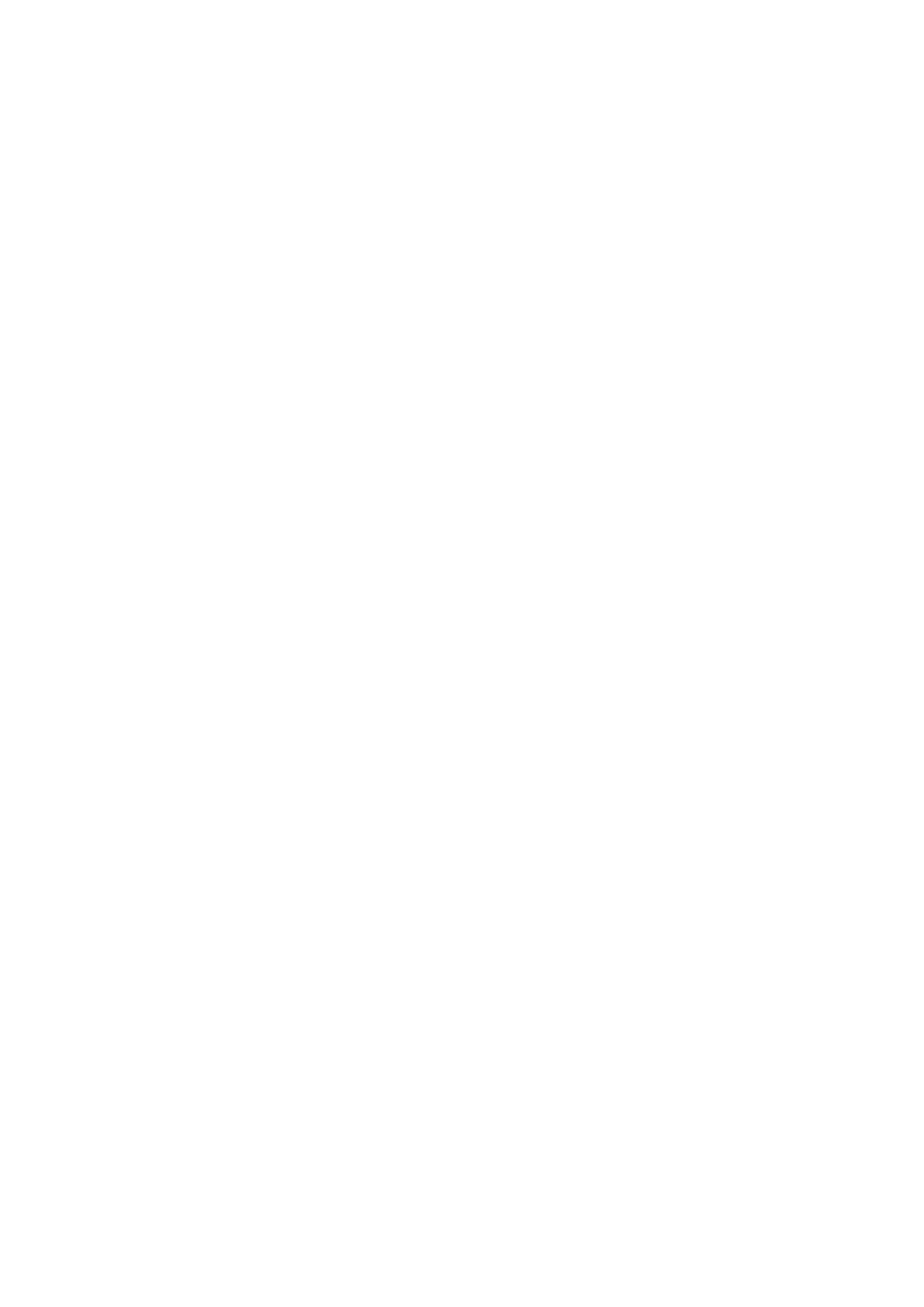## **TABLE OF CONTENT**

|                                              | SUMMARY ANNUAL REPORT OF THE DIRECTOR OF THE INTERNAL AUDIT AND |  |
|----------------------------------------------|-----------------------------------------------------------------|--|
| 1 <sub>1</sub>                               |                                                                 |  |
| 2.                                           |                                                                 |  |
| 3.                                           | SIGNIFICANT INTERNAL OVERSIGHT FINDINGS AND RECOMMENDATIONS  4  |  |
| Α.<br>В.<br>C.                               |                                                                 |  |
| $\overline{4}$                               | INVESTIGATIONS IN THE REPORTING PERIOD/INVESTIGATION ISSUES  6  |  |
| 5.                                           | STATUS OF IMPLEMENTATION OF PREVIOUS RECOMMENDATIONS  8         |  |
| 6.                                           |                                                                 |  |
| Α.<br>В.<br>C.<br>D.<br>Е.<br>F.<br>G.<br>Η. |                                                                 |  |
| 7.                                           |                                                                 |  |
| Α.<br>В.                                     |                                                                 |  |

#### **ANNEXES**

ANNEX I - List of IAOD Reports ANNEX II – Investigation Statistics<br>ANNEX II – Investigation Statistics<br>ANNEX III – List of IAOD Recommendations Closed without Implementation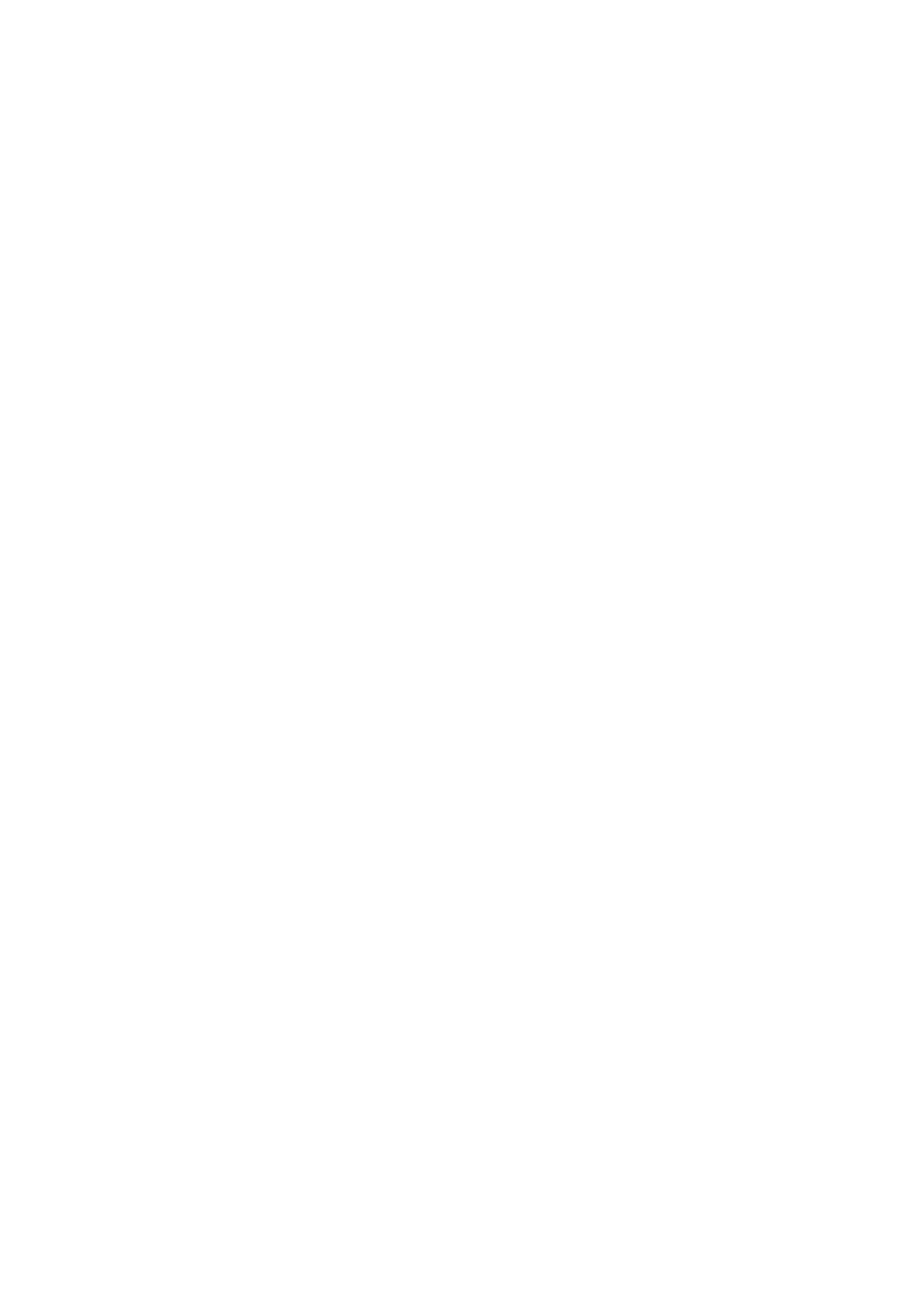## **ACRONYMS**

<span id="page-4-0"></span>

|      | with the European Union |
|------|-------------------------|
|      |                         |
|      |                         |
|      |                         |
|      |                         |
|      |                         |
|      | Department              |
|      |                         |
|      |                         |
|      |                         |
|      |                         |
|      |                         |
|      |                         |
|      |                         |
|      |                         |
|      |                         |
|      |                         |
| OLC. |                         |
|      |                         |
|      | System                  |
|      |                         |
|      |                         |
|      |                         |
|      |                         |
|      |                         |
|      |                         |
|      |                         |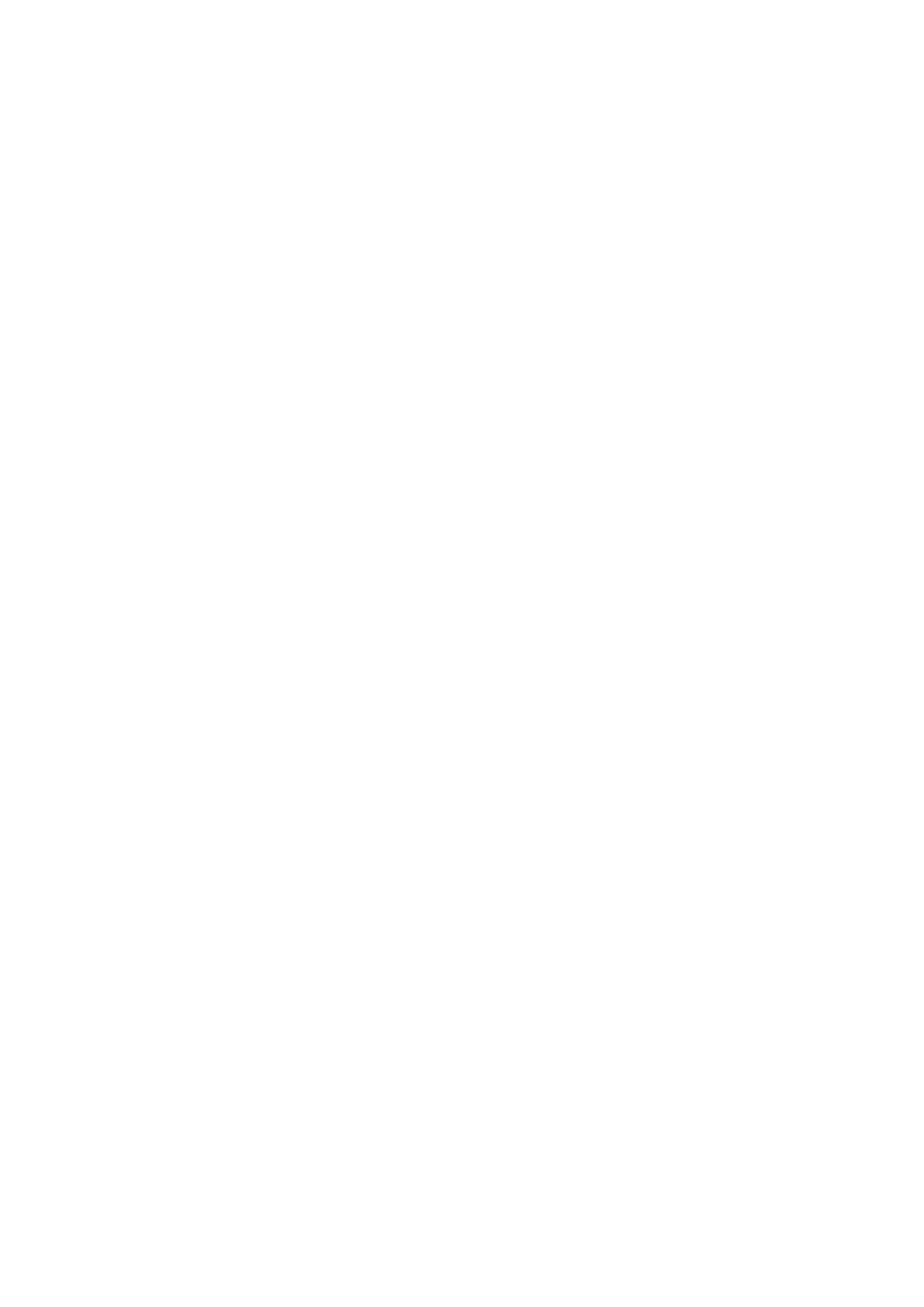#### <span id="page-6-0"></span>**SUMMARY ANNUAL REPORT OF THE DIRECTOR OF THE INTERNAL AUDIT AND OVERSIGHT DIVISION**

July 1, 2011 to June 30, 2012

#### <span id="page-6-1"></span>**1. BACKGROUND**

1. The purpose of WIPO's Internal Audit and Oversight Division (IAOD) is to provide independent and effective internal oversight for WIPO, in accordance with the provisions set out by the Member States in the Internal Oversight Charter (IOC).

2. The WIPO IOC, paragraph 25, requires the Director of IAOD to present a Summary Annual Report to the Director General, with a copy to the External Auditor and the Independent Advisory Oversight Committee (IAOC), of activities undertaken, including orientation and scope of such activities, the schedule of work undertaken and the progress on the implementation of prioritized recommendations. This Summary Report is also presented to the General Assembly and enables our major stakeholders and WIPO staff generally to be informed of IAOD reports, activities, and the challenges faced by IAOD in fulfilling its mandate. IAOD also makes a presentation on its activities (IOC, paragraph 24) to formal sessions of the Program and Budget Committee (PBC).

#### <span id="page-6-2"></span>**2. PLANNING, STANDARDS AND NORMS**

3. The activities of IAOD include internal audit and evaluation, as well as monitoring and assessing the adequacy and effectiveness of WIPO's control environment, and effective and efficient use of resources. IAOD also investigates allegations involving waste, fraud and mismanagement, or other breaches in WIPO rules and regulations.

4. IAOD adheres to the International Professional Practices Framework (IPPF) promulgated by the Institute of Internal Auditors (IIA). The IPPF includes the Code of Ethics, the International Standards for the Professional Practice of Internal Auditing, Practice Advisories, Position Papers and Practice Guides. The IIA Standards provide principle-focused, mandatory requirements for the conduct of internal auditing at both the organizational and individual auditor levels. Other guidelines, such as those promulgated by the Information Systems Audit and Control Association (ISACA), are utilized in connection with Information Technology (IT) audits. Similarly, in conducting investigatory work, IAOD is guided by the Uniform Guidelines for Investigations endorsed by the Conference of International Investigators in 2009. Evaluation is guided by international standards in evaluation practice as set out by the United Nations Evaluation Group (UNEG).

5. In accordance with the WIPO  $IOC<sup>1</sup>$  $IOC<sup>1</sup>$  $IOC<sup>1</sup>$ , IAOD developed its work plan in line with current best practices, using a multi-dimensional planning process involving a risk assessment exercise that encompasses WIPO's operational entities and relevant cross-cutting focus areas. The risk assessment has been used to determine the level of risk-based audit coverage necessary for the 2012/2013 biennium and matched the audit needs with available internal audit resources

<span id="page-6-3"></span> $\overline{1}$ 1 Annex I to WIPO's Financial Regulations and Rules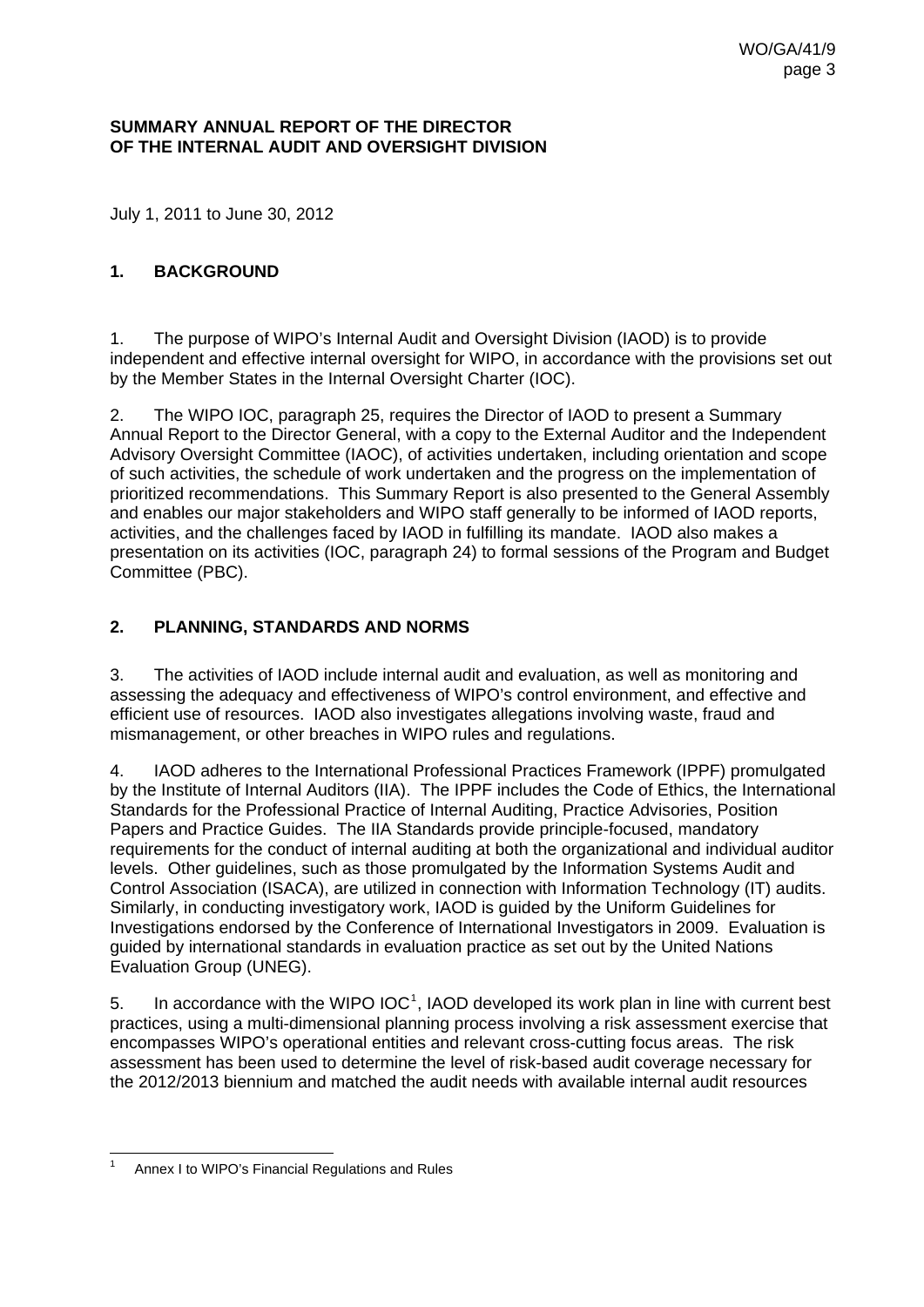with a view to providing reasonable assurance on the effectiveness, efficiency and integrity of WIPO's governance, risk management and control processes and systems. IAOD also based its work plan on consultations with key stakeholders.

6. IAOD planned for a series of country, thematic and program evaluations based on various criteria, such as the WIPO activity level, result of the WIPO investment as well as the number of duty travel to each country or training events organized; the "International Context", using Economic Development level, Security, number of Treaties signed and the presence of a national IP strategy as criteria; the "National IP Relevance", identified by numbers of applications for patents/utility models, trademarks and industrial designs; and "WIPO administered Treaties", where PCT, Madrid and The Hague System Applications were used. In addition to this, focus was given to countries in which Development Agenda (DA) projects are being implemented.

7. The criteria for selecting thematic Evaluations were to select those cross-cutting themes which were relevant to the greatest number of programs and for which the largest number of activities and largest budgets were recorded. In selecting which programs to evaluate, IAOD assessed the different "operational" programs (1-18), in particular their mentioning by Member States, their potentials for generating lessons, ownership, replication, innovation, and their evaluability in terms of quality of the performance framework/indicators.

8. Finally, IAOD makes all efforts for investigations to be completed in a timely manner to a high level of quality. The priority has been to deal with the backlog from the past – see below. Once new incoming cases are dealt with as well, IAOD will try to act in more proactive areas and implement fraud prevention work.

## <span id="page-7-0"></span>**3. SIGNIFICANT INTERNAL OVERSIGHT FINDINGS AND RECOMMENDATIONS**

9. IAOD reported findings in the following major areas<sup>[2](#page-7-2)</sup>: Program and Project Management, Results-Based Management (RBM), Human Resources (HR) Management and Information, Communications and Technology (ICT) Management. In accordance with paragraph 26(a) and (b) of the IOC, the following comments reflect the results of the oversight work done during the period. IAOD acknowledges that management has already taken action on the issues identified.

### A. PROGRAMME AND PROJECT MANAGEMENT

<span id="page-7-1"></span>10. Through its review of WIPO activities in one country, two DA projects and the validation of the Program Performance Report (PPR), IAOD could identify good practices and make some recommendations for improvement in program and project management.

11. From its evaluations, IAOD could conclude that WIPO's support was relevant to the need of its beneficiaries and effective in achieving the expected results. WIPO could make more use of specific, measurable, achievable, relevant and time-bound (SMART) performance and outcome indicators to measure the effects of projects including at the level of beneficiaries. When it was possible to measure, IAOD found that sustainability could be enhanced by developing government-supported strategies (including for exit). More attention should be given on strengthening synergies within and outside WIPO. This should include strengthening the role of the Regional Bureaus in the projects and coordinating better with the UN Agencies in the

<span id="page-7-2"></span> $\overline{a}$ 2 List of reports in Annex I refers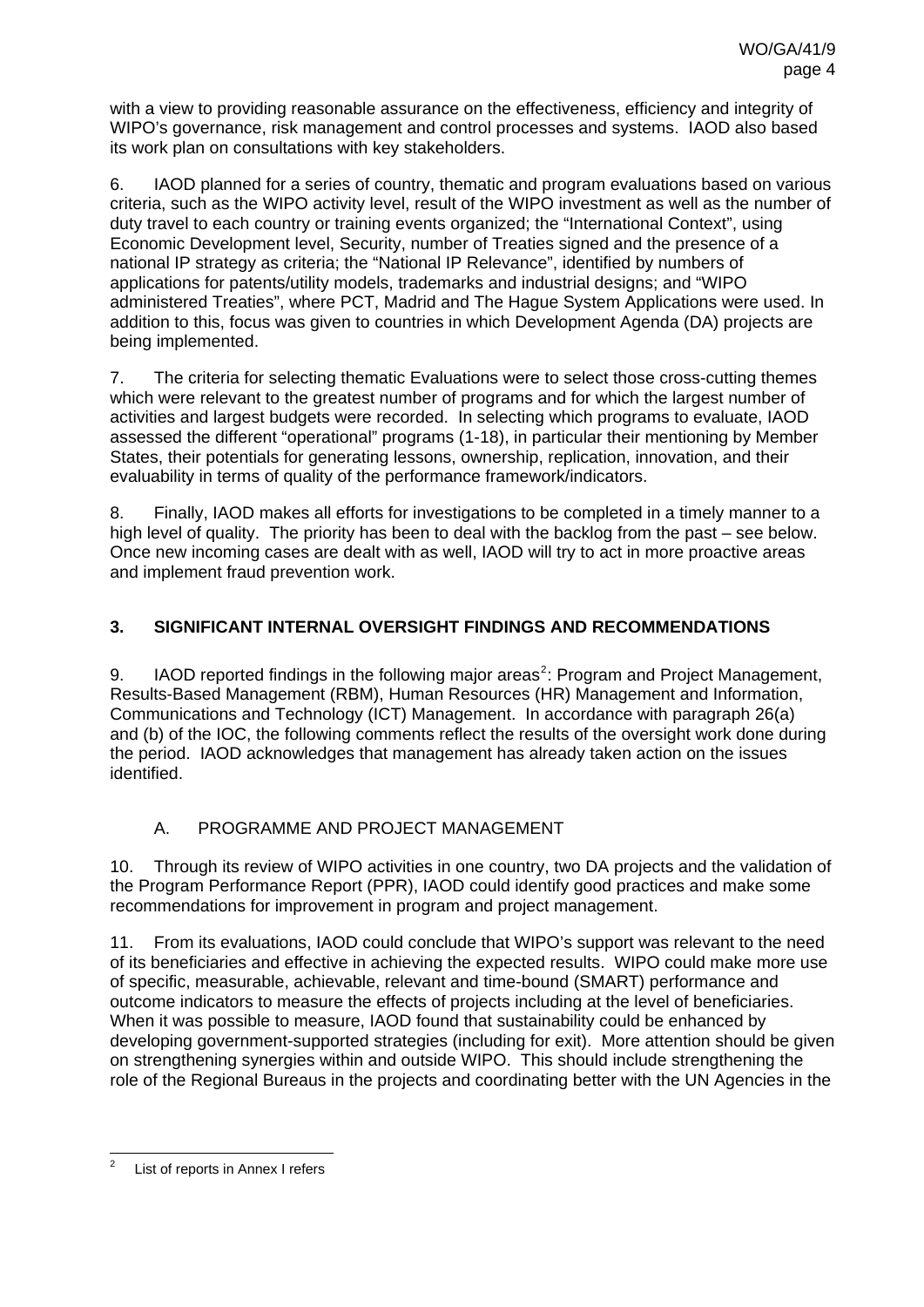host countries. WIPO could put more efforts on monitoring, evaluating, and reporting on the results of funded activities. Generally, the project delivery strategies would need to be modified to make project implementation more efficient and needs or demand driven.

12. Through its independent validation of the PPR for the 2010/2011 biennium, IAOD identified significant strengths such as timeliness of reporting on the individual PPRs and efficiently collected and easily accessible Performance Data (PD). Some limitations observed were partial relevance and lack of sufficiency and comprehensiveness of PD and the results framework was primarily used for reporting on performance rather than for management and learning. The changes in the 2010/2011 PPR with regard to the previous biennium have led to improved expected results, Performance Indicators (PI) and sensible baselines and targets. Although, ownership levels for PIs have improved, information used for reporting during the 2010/2011 biennium was not being produced on a regular basis, such as quarterly, to track progress.

13. A comparison between two biennia has been established (see graphic below).





#### B. HUMAN RESOURCES MANAGEMENT

<span id="page-8-0"></span>14. The audit of HR management identified opportunities to strengthen the control environment and better align WIPO HR practices with UN best practices. Implementation of recommendations will help WIPO to have a well-managed and appropriately skilled staff, working within a robust and enabling regulatory framework, supported by clear policies, efficient procedures and modern systems. In this regard, a formal HR Management Strategy, fully aligned with WIPO's strategic goals, objectives and plans, needs to be developed expeditiously to ensure that human resources at WIPO serve the Organization to achieve its mandate.

<span id="page-8-1"></span> $\frac{1}{3}$  It is important to note that the methodology for sampling PIs was modified for the validation of the 2010/2011 PPR. For this validation a random sampling exercise of PIs was undertaken which enabled a better representation of the quality of PD, PIs and monitoring tools within the Organization instead of selecting only the PIs and PD that fulfill SMART criteria as done during the validations of the previous PPR. As a result, the 2010/2011 PPR validation presents a slightly higher number of programs not sufficiently meeting the validation criteria while positive improvements have been recorded in terms of ownership and use of the Results Framework (RF) and PD for internal monitoring compared to the 2008/2009 biennium.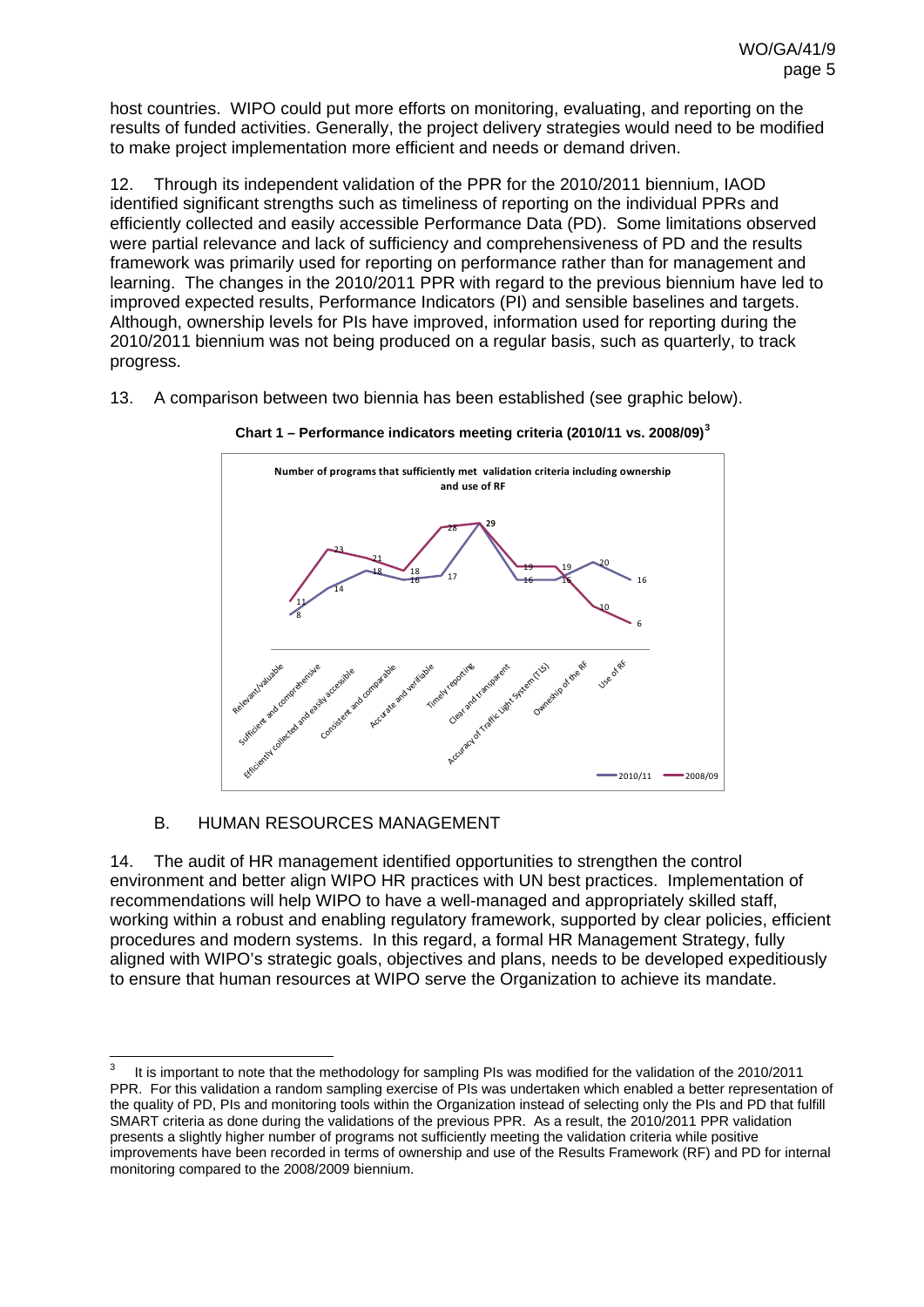15. Well defined policies in post and talent management will enable WIPO to acquire and retain competence within the Organization and ensure that staff skills and expertise best match the needs of the Organizational units where they are most required. This will also help mitigate the impact of engaging a high number of employees on short term contracts<sup>[4](#page-9-2)</sup>.

16. The review of statistics of the internal justice system and of the International Labour Organization Administrative Tribunal (ILOAT) showed that a cause-effect analysis of all internal litigation cases and ILOAT decisions should be undertaken with a view to improving the internal justice system. This will also necessitate the revision, as necessary, and the consistent implementation of HR policy and procedures especially in the areas of recruitment, reclassification, career development and resolution of disagreements.

17. The Organization should also do a root cause analysis of staff absenteeism. The estimated costs of absenteeism increased, from CHF 20 million in 2008/2009 biennium to CHF 22 million in 2010/2011 biennium.

18. Also, supervisory and technical controls to the FlexiTime system and keeping proper documentary records of staff separation will further enhance the control environment and improve the efficiency of operations.

19. The Performance Management and Staff Development System (PMSDS) and its refinement needs to be closely monitored to ensure that this crucial change management project achieves its objectives by improving accountability at all levels, staff motivation and overall performance within the Organization. In this regard, the training budget which has been provided additional resources subsequent to the audit report needs to be further enhanced to meet Organization-wide training needs identified through the PMSDS.

### C. IT MANAGEMENT

<span id="page-9-0"></span>20. In line with the formal request of the WIPO IAOC, a follow up of recommendations IAOD had made in previous audits on Information Technology Security and Access Controls was carried out. The audit identified very high residual risks relating to lack of encryption of unpublished PCT information prior to copying the information to backup tapes and storage of the backup tapes in an off-site location. Controls over physical computer room access and related logging and monitoring of users with administrator privileges were also identified as areas requiring significant improvements.

21. Further, IAOD identified high residual risks in the areas of governance of information risk management, business continuity planning, information system strategy, security policy and procedures, IT governance and Configuration Management.

22. The audit of Software Management found that controls require further strengthening in the area of software license management and security over WIPO's software license keys.

### <span id="page-9-1"></span>**4. INVESTIGATIONS IN THE REPORTING PERIOD/INVESTIGATION ISSUES**

23. Eighteen new cases were received or initiated in the reporting period (as compared with 14 received in the previous period). Sixteen cases were closed in the period (as compared to 27 cases previously). Fifteen cases are currently being processed by IAOD, of which five are active investigations (of which two are "closure pending") and ten are complaints received undergoing preliminary review.

<span id="page-9-2"></span><sup>-</sup>4 Review of recruitment statistics for the period 2007 to 2011 revealed that about half (49 per cent) of WIPO employees have been engaged on short term contracts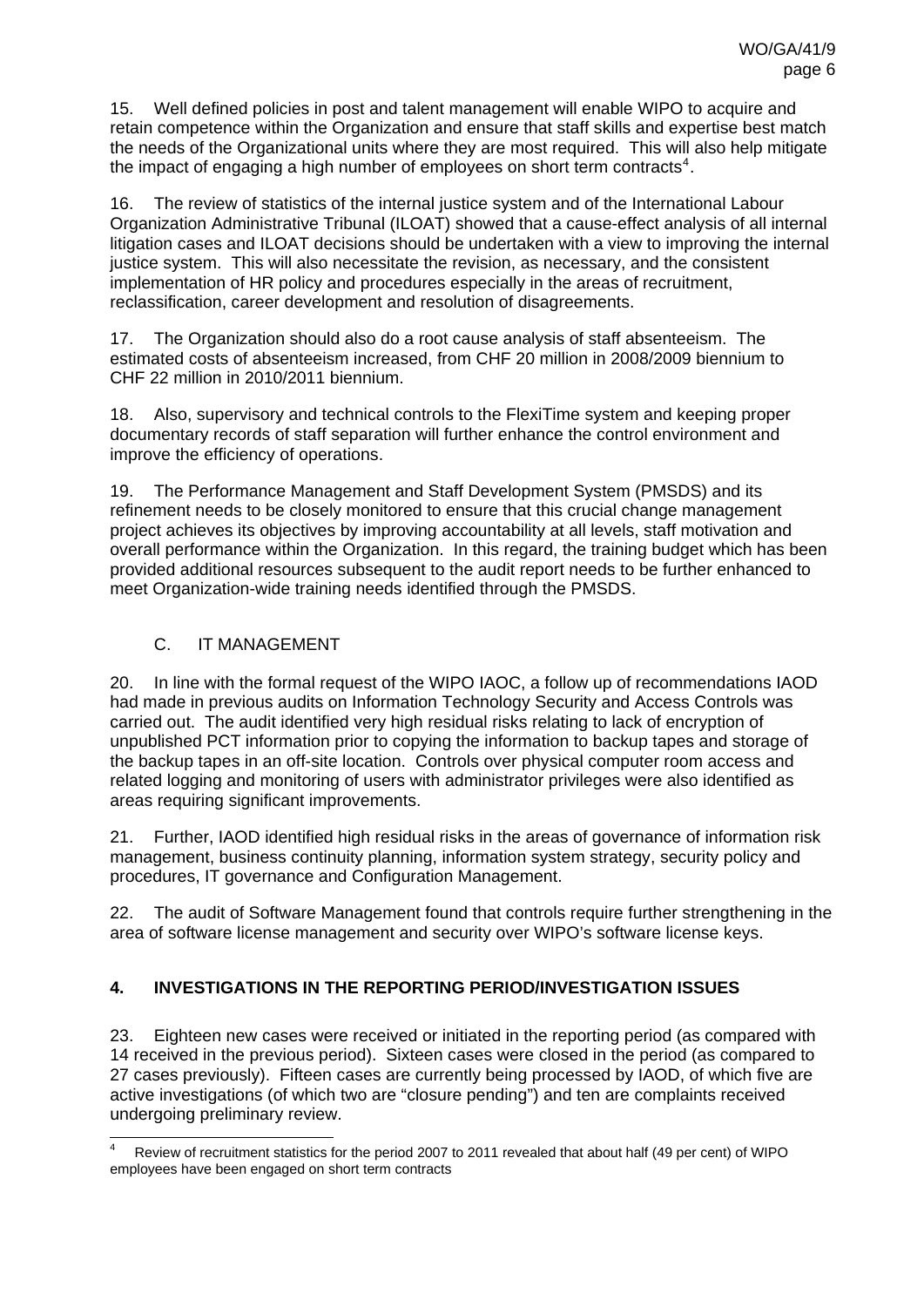|  | Table 1 - Investigation cases summary |  |  |
|--|---------------------------------------|--|--|
|  |                                       |  |  |

| <b>Active cases and</b><br>complaints<br>on July 1, 2011 | <b>New complaints</b><br>registered | Investigation<br>actions completed | <b>Active cases and</b><br>complaints<br>as at June 30, 2012 |
|----------------------------------------------------------|-------------------------------------|------------------------------------|--------------------------------------------------------------|
| 13                                                       | 18                                  | 16                                 | 15                                                           |

24. Tables and charts in Annex II provide statistical information on complaint and investigation cases. Since 2008, IAOD registered a total of 85 investigation complaints, with 70 of these cases now closed. On average since 2008, harassment, IT security violations, defamation and recruitment represent 60 per cent of all complaints received. During the recent reporting period, there were three cases of harassment, three cases of information leak, two cases related to medical claim and one case in each of the following categories: misconduct by having two jobs, recruitment, travel claim, defamation and change of date birth and nationality. Most complaints were filed by staff members (52 per cent) or management representatives (26 per cent).

25. The investigations undertaken during the period had led to some satisfactory outcomes and also to some general lessons to be learnt. It is noted that although a number of significant investigations remained, it was likely that the outcome of these would have a positive impact upon a number of areas where abuse appeared to be prevalent.

26. The outcome of the closed cases in the reporting period is as follows in Table 2 below:

| <b>Outcome</b>                                              | Count |
|-------------------------------------------------------------|-------|
| Allegation not substantiated                                |       |
| Allegation substantiated                                    | 6     |
| Allegation substantiated but staff member retired           |       |
| Preliminary Evaluation determined no investigation required |       |
| Total                                                       | 16    |

**Table 2 – Outcome of closed cases in 2011-2012** 

27. Of the seven cases during the reporting period where allegations were substantiated through investigation, four staff members received charge letters approved by the Director General, one staff member had retired and therefore was not charged, one staff member resigned and one case is currently under consideration for charging. Of the four staff members who received charge letters, all have been subject to disciplinary action. Their cases currently remain to proceed fully through the internal administration of justice system.

28. For cases registered in 2011-2012, the average elapsed time for completion of an investigation case from recording to reporting was some seven months.

29. An Investigation Policy has been pending since August 2010 for review and comments. The Policy was considered by the IAOC at their  $24<sup>th</sup>$  meeting in March 2012. Following completion of future internal consultations, the Policy together with an update of the Investigation Procedure Manual will be provided for consultation to the Member States, as required by paragraph 13(b) of the IOC.

30. In accordance with paragraph 26(g) of the IOC, I report that no staff member has refused to assist in an ongoing investigation during the reporting period.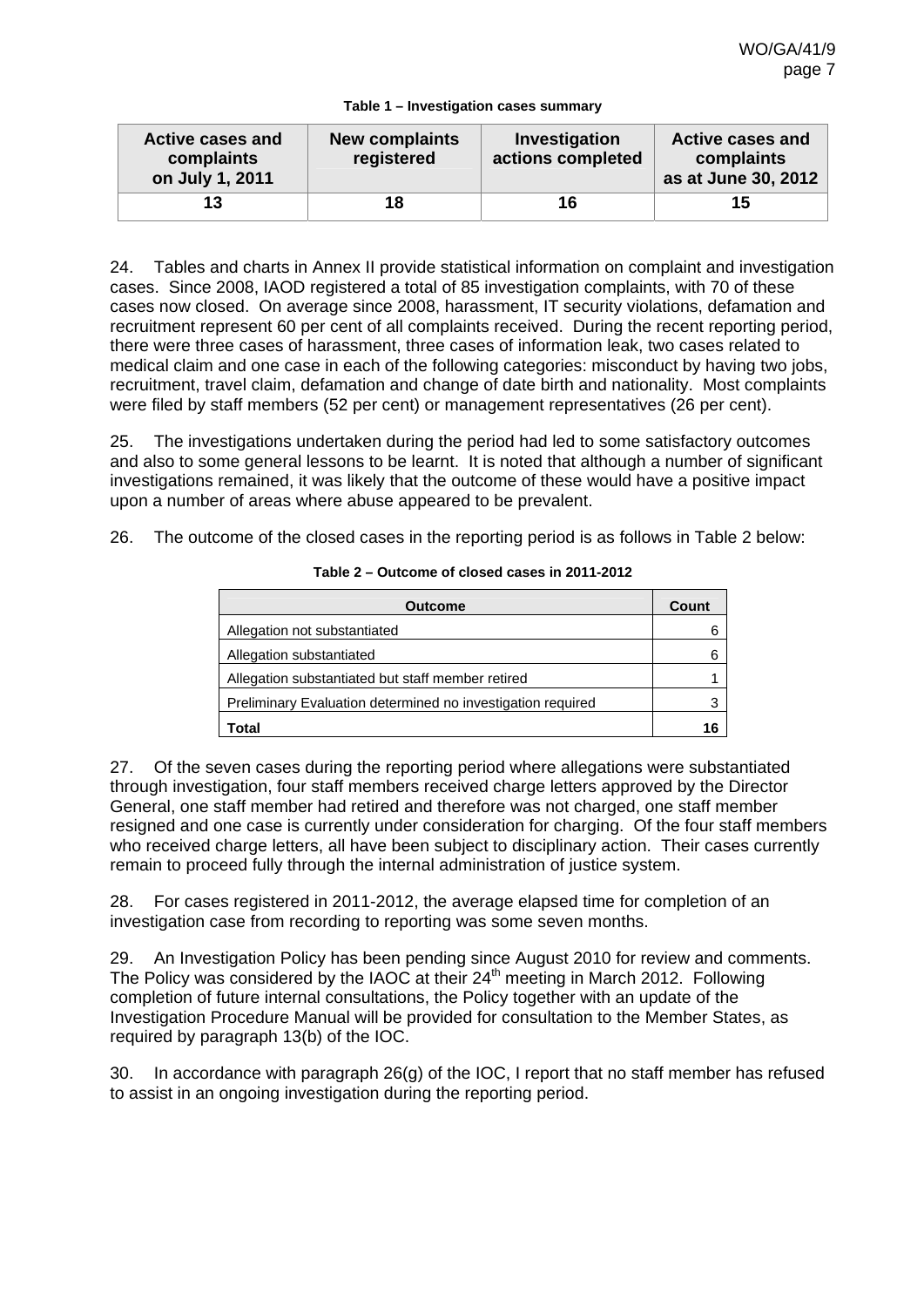#### <span id="page-11-0"></span>**5. STATUS OF IMPLEMENTATION OF PREVIOUS RECOMMENDATIONS**

31. The Director General is responsible for ensuring that all recommendations made by the Director, IAOD and other oversight entities are responded to promptly, indicating actions taken regarding specific report findings and recommendations<sup>[5](#page-11-1)</sup>. The Director General discharges this responsibility through his Program Managers responsible for the specific operational areas within the Organization<sup>[6](#page-11-2)</sup>. The implementation of all oversight recommendations by WIPO Managers is subject to regular follow-up by IAOD<sup>[7](#page-11-3)</sup>.

| <b>Source</b>                                | <b>July 1, 2011</b>            |                                                  |                                                                              | June 30, 2012                         |
|----------------------------------------------|--------------------------------|--------------------------------------------------|------------------------------------------------------------------------------|---------------------------------------|
| Oversight<br><b>Recommendations</b><br>from: | Open<br><b>Recommendations</b> | <b>Recommendations</b><br>added in the<br>period | <b>Recommendations</b><br><b>Recorded as</b><br>Implemented in<br>the period | <b>Recommendations</b><br>in-progress |
| External audit                               |                                | 13                                               | 8                                                                            | 12                                    |
| Joint Inspection<br>Unit                     | 2                              |                                                  |                                                                              |                                       |
| Internal Audit and<br>Evaluation             | 128                            | 72                                               | 82                                                                           | 118                                   |
| Ernst & Young                                |                                |                                                  |                                                                              |                                       |
| <b>Audit Committee</b>                       | 25                             |                                                  | 16                                                                           | 9                                     |
| <b>Totals</b>                                | 163                            | 85                                               | 108                                                                          | 140                                   |

| Table 3 – Open recommendation by source |  |
|-----------------------------------------|--|
|                                         |  |

32. IAOD also follows up on its own recommendations in three ways:

(a) At the start of each new audit, a review of the implementation of related earlier recommendations is undertaken;

(b) Through the updating, with information from the responsible Managers, of the listing of Implementation of Oversight Recommendations spreadsheet and its submission to the Director General and the IAOC for review; and

(c) As a specific annual exercise to keep the Director General informed on the progress of implementation activities by WIPO Managers. In respect to this, the Director General has requested the Senior Management Team (SMT) to take more effort in implementing accepted oversight recommendations as quickly and expediently as practical.

33. The IAOC reviews the list of oversight recommendations at every other of their regular meetings. During the reporting period, IAOD conducted at the request of the IAOC, two verification audits of IAOC High Risk Recommendations and of Information Technology and Security Related Recommendations made in previous IAOD reports.

34. At the date of the present report, there are 140 recommendations now recorded as open by Program Managers which include 90 that address very high-risk (six) and high-risk (84) issues. The six very high risk recommendations relate primarily to information technology issues identified in audits of Flexitime System and Employee Access Controls to WIPO's Premises (2011) and Verification of IAOD's Information Technology and Security Related Audit Recommendations (2011). Nineteen (or 22 per cent) of the high risk recommendations have been open for more than two years.

<sup>-&</sup>lt;br>5 IOC paragraph 22.

<span id="page-11-2"></span><span id="page-11-1"></span><sup>6</sup> Office Instruction (OI) 16/2010, paragraph 7.

<span id="page-11-3"></span><sup>7</sup> OI 16/2010 paragraph 3.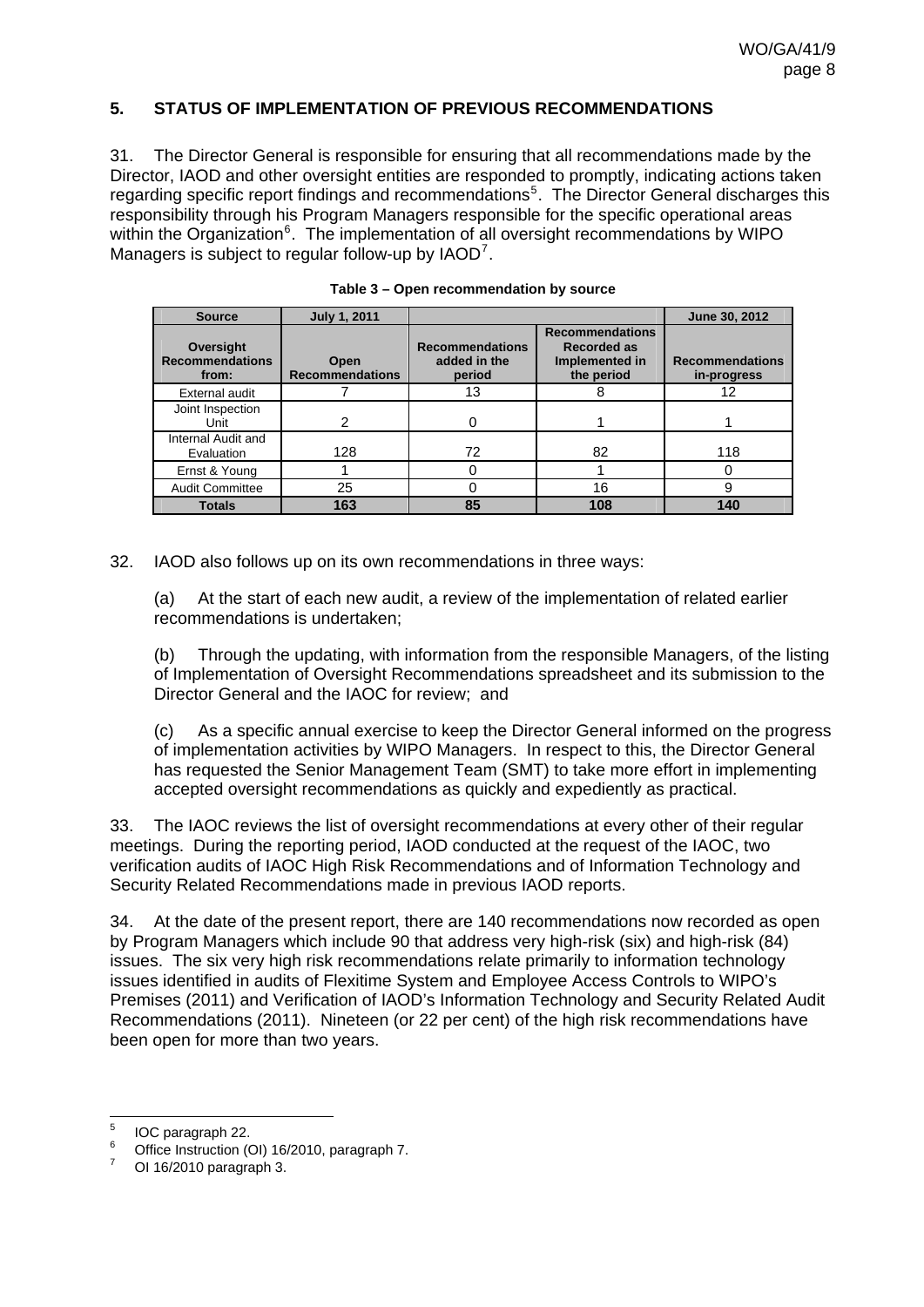

**Chart 2 - Oversight Recommendations Implementation progress - July 1, 2011, to June 30, 2012** 

35. Of the 84 high risk recommendations, 31 relate to HR, 17 relate to IT, 11 relate to the WIPO Academy, nine are DA related, six relate to Procurement, five relate to Finance, and the remaining five relate to Ethics, Legal, Performance Measurement and Segregating PCT Duties.



**Chart 3 - Open recommendations by category[8](#page-12-0)**

**■ Low ■ Moderate ■ High ■ Very High** 

36. The recommendations of the External Auditor have continued to be progressively implemented during the period, and only 12 remain outstanding. As required by the IOC paragraph 23, a report was provided to the Director General regarding the implementation of recommendations made by the External Auditor and this has been copied to the External Auditor and the IAOC.

-

<span id="page-12-0"></span><sup>8</sup> DA: Development Agenda; IC: Internal Controls; Man. Rep: Management Reporting; Perf. Mgmnt: Performance Measurement; Ph. Access: Physical Access.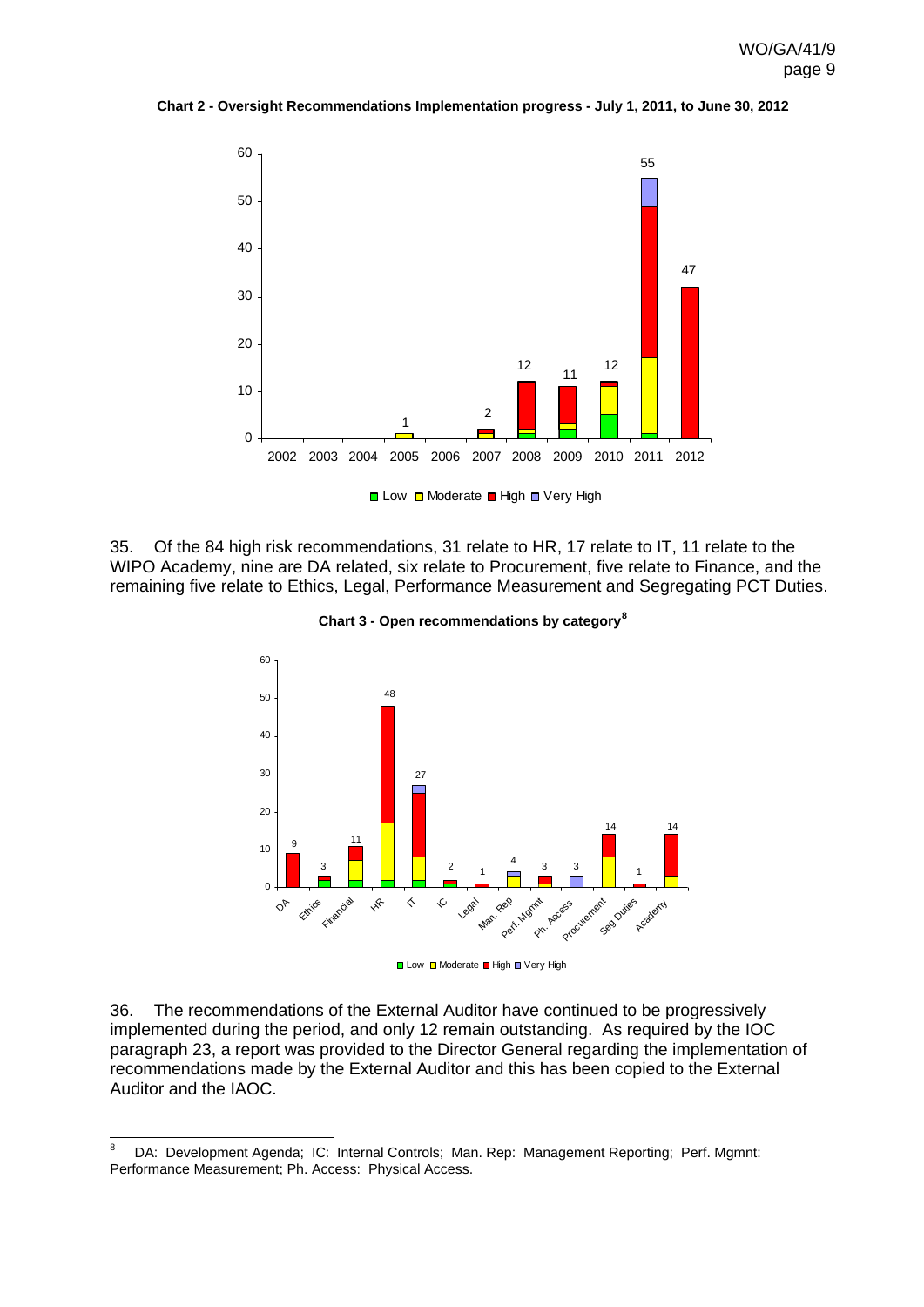37. In accordance with paragraph 26(c) of the IOC this summary annual report must provide "*a description of all recommendations which were not approved by the Director General, together with his reasons for not doing so*". Annex III provides a list of six recommendations closed during the reporting period without implementation together with the reasons for not implementing them.

### <span id="page-13-0"></span>**6. OTHER OVERSIGHT WORK**

### A. AUDIT AND CONTROL ADVICE

<span id="page-13-1"></span>38. In addition to its normal oversight work, IAOD provides advice in two forms. First, by participating as observer in various committees (the Investment Committee, the implementation of IPSAS and of an integrated Enterprise Resource Planning (ERP) System project team and the Procurement evaluation Panel for the training on ethics). Second, by providing advice as requested on policy documents or the regulatory framework. This happened in the following cases:

(a) SMT discussions on the consequences of the financial administrative framework agreement (FAFA) with the European Union;

(b) Business process flowcharts and risk registers prepared by Finance Services;

(c) Document for the PBC on Long-Term Financing of After-Service Health Insurance in WIPO;

- (d) Draft Code of Conduct for Managing Supplier Relationships;
- (e) Draft Whistleblower protection policy;
- (f) Draft Financial disclosure policy;

(g) Draft policy on preventing and deterring corruption, fraud, corruption, collusion, coercion, money laundering and the financing of terrorism; and

(h) The Memorandum of Understanding (MoU) between WIPO and the United States Patent and Trademark Office (USPTO).

### B. THE INDEPENDENT ADVISORY AND OVERSIGHT COMMITTEE

<span id="page-13-2"></span>3[9](#page-13-3). IAOD has been regularly invited by the IAOC $<sup>9</sup>$  to attend its quarterly meetings in order to</sup> answer detailed questions concerning the work and functioning of the Division. The 22<sup>nd</sup> through 25<sup>th</sup> meetings of the IAOC took place in the period covered by this report.

40. All recommendations made by the IAOC concerning IAOD, as described in Annex VI of last year's IAOD report (document WO/GA/40/4), have been implemented.

<span id="page-13-3"></span> 9 Document WO/GA/39/6 and document WO/AC/18/2 paragraph 27.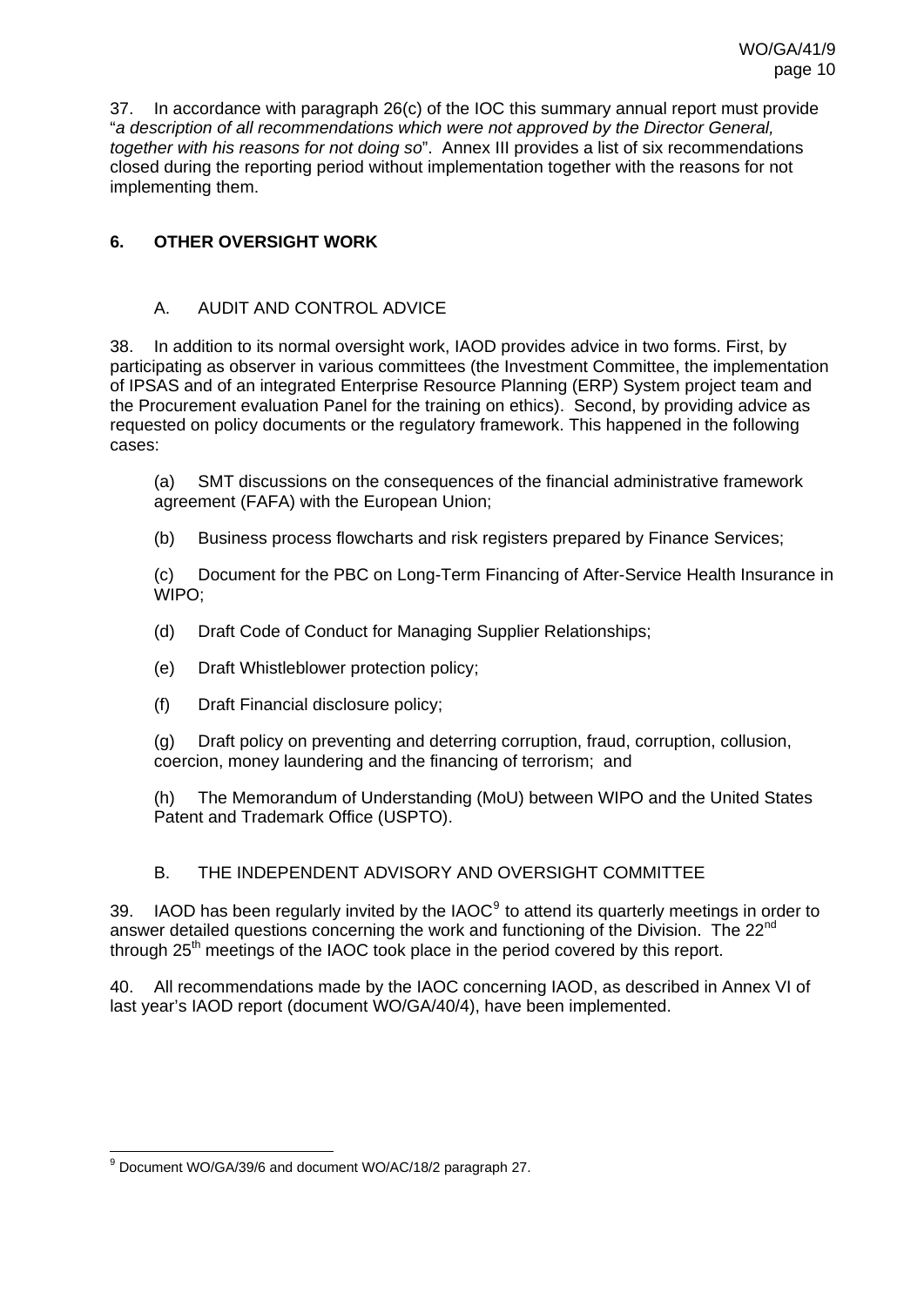### C. CLIENT SATISFACTION SURVEY

<span id="page-14-0"></span>41. To better understand expectations from colleagues and get their feedback on oversight work, IAOD began using client satisfaction surveys. Such surveys should allow IAOD to better identify areas for improvement of its own work.

42. Since the beginning of 2012, four surveys were sent after the audit on Software Management and HR, the evaluation of the start-up Academies project, the evaluation of Technology and Innovation Support Centers (TISCs) and the pilot country portfolio evaluation. On average the work was rated as 76 per cent satisfactory. The best average score was in assessing if "*an adequate level of communication was maintained throughout the audit/evaluation, significant issues were promptly brought to management attention in briefings, debriefings and/or validation events*." The worst average mark was obtained while assessing if "*the complete audit/evaluation took a reasonable length of time, from notification of audit/evaluation to issuance of final report*."

43. The additional comments sent by the audited/evaluated units show there is room for IAOD to improve on consultant selection and management, report writing and strict adherence to the scope of the assignment. IAOD will work to correct these identified shortcomings.

#### D. THE EXTERNAL AUDITOR

<span id="page-14-1"></span>44. The excellent professional and working cooperation and coordination established with the External Auditor has continued with regular information sharing meetings on audit, internal control and risk management issues. The External Auditor is sent all Oversight reports and a copy of IAOD's oversight work plan and strategy with a view to ensuring efficient oversight coverage and avoiding any potential unnecessary duplication.

### E. THE OMBUDSMAN AND THE ETHICS OFFICE

<span id="page-14-2"></span>45. During the reporting period, the Director, IAOD met regularly with the Ombudsman and the Ethics Office, as required by the IOC paragraph 8, to ensure good liaison and avoid any unnecessary duplication of activities. The exchange of views and discussions has been very helpful and useful in ensuring that the separate and independent mandates of IAOD, the Ombudsman and the Ethics Office are carried out effectively.

#### F. UN NETWORKING

<span id="page-14-3"></span>46. The IOC (paragraph 13(f)) makes specific provision for the need for participation in various formal networks of the UN for oversight functions. During the period under review, IAOD continued its active and useful collaboration and networking with other UN organizations and entities. In particular IAOD actively participated in:

(a) The 41<sup>st</sup> Annual Meeting of Representatives of Internal Audit Services (RIAS) of the UN, in September 2011. IAOD is member of the RIAS Working Group on performance audit and evaluation;

(b) The annual meeting of Head of internal audit services of European based international organizations (HOIA) hosted by the International Committee of the Red Cross in May 2012 at Versoix;

(c) The annual United Nations Evaluation Group (UNEG) meeting in May 2012, co-hosted by the Food and Agriculture Organization (FAO), the World Food Programme (WFP) and the International Fund for Agricultural Development (IFAD) in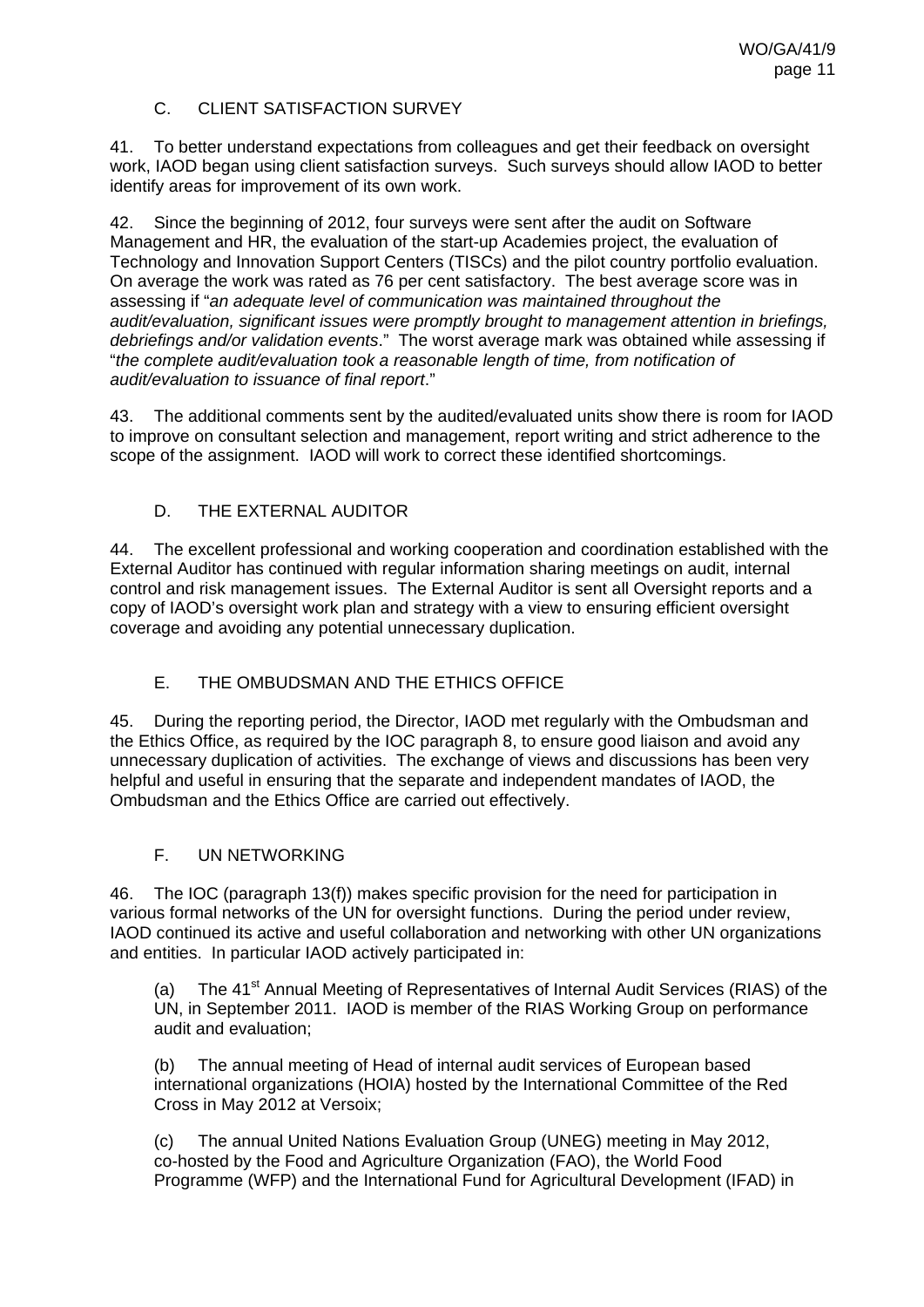Rome. IAOD is a member of the UNEG Task Forces on Standards and Norms and on the Evaluation of Normative Work;

(d) The inter-agency forum for UN investigators – the Conference for Internal Investigators; and

(e) Joint training activities with other UN organizations based in Geneva.

### G. OVERSIGHT DOCUMENT MANAGEMENT

<span id="page-15-0"></span>47. In September 2011, IAOD acquired the state-of-the-art audit software package, TeamMate. The software has now been deployed and it will provide IAOD staff members with comprehensive working instruments to assist them in the conduct of their oversight responsibilities. This tool will also facilitate full compliance with standards in preparation for IAOD's next quality assurance review in 2014.

#### H. EVALUATION SEMINAR

<span id="page-15-1"></span>48. In order to strike the balance between the two evaluation aims of learning and accountability, IAOD successfully organized in November 2011 an Evaluation Seminar on "*Learning from Existing Evaluation Practices on the Impacts and Effects of Intellectual Property on Development*". The main objectives were to share good practices in evaluation of the impacts of Intellectual Property on development which still is a very specialized field of work. The aim of the workshop was to allow for some focused learning about the successes and weaknesses of this type of evaluation. An additional objective of the seminar was also to allow exchanges between IP and evaluation experts with the view to broaden the expertise in that particular field of work. The seminar met its objectives as confirmed by participants through the returned evaluation sheets.

49. In November 2012, IAOD will organize a seminar to further raise awareness of the WIPO Evaluation Function and advocate for good evaluation practices and their usefulness for management and decision-making.

### <span id="page-15-2"></span>**7. OVERSIGHT RESOURCES**

50. The IOC (paragraph 27) specifically requires the Director, IAOD to comment on the adequacy of resources allocated to internal oversight within the Organization.

### A. BUDGET AND STAFF

-

<span id="page-15-3"></span>51. Compared with the previous biennium IAOD staff numbers remain stable and non-staff resources increased by 11 per cent. Staffing issues had challenged the proper and effective introduction of internal oversight at WIPO for a considerable period of time. IAOD now has 11 staff for 2012 and 2013<sup>[10](#page-15-4)</sup>. While IAOD budget and staff represent only 1.6 per cent and

<span id="page-15-4"></span>For the 2012/2013 Budget, IAOD proposed to be allocated a headcount of  $12 - 10$  posts and two consultants. The draft budget proposes a headcount of  $11 - 7$  posts and 4 consultants.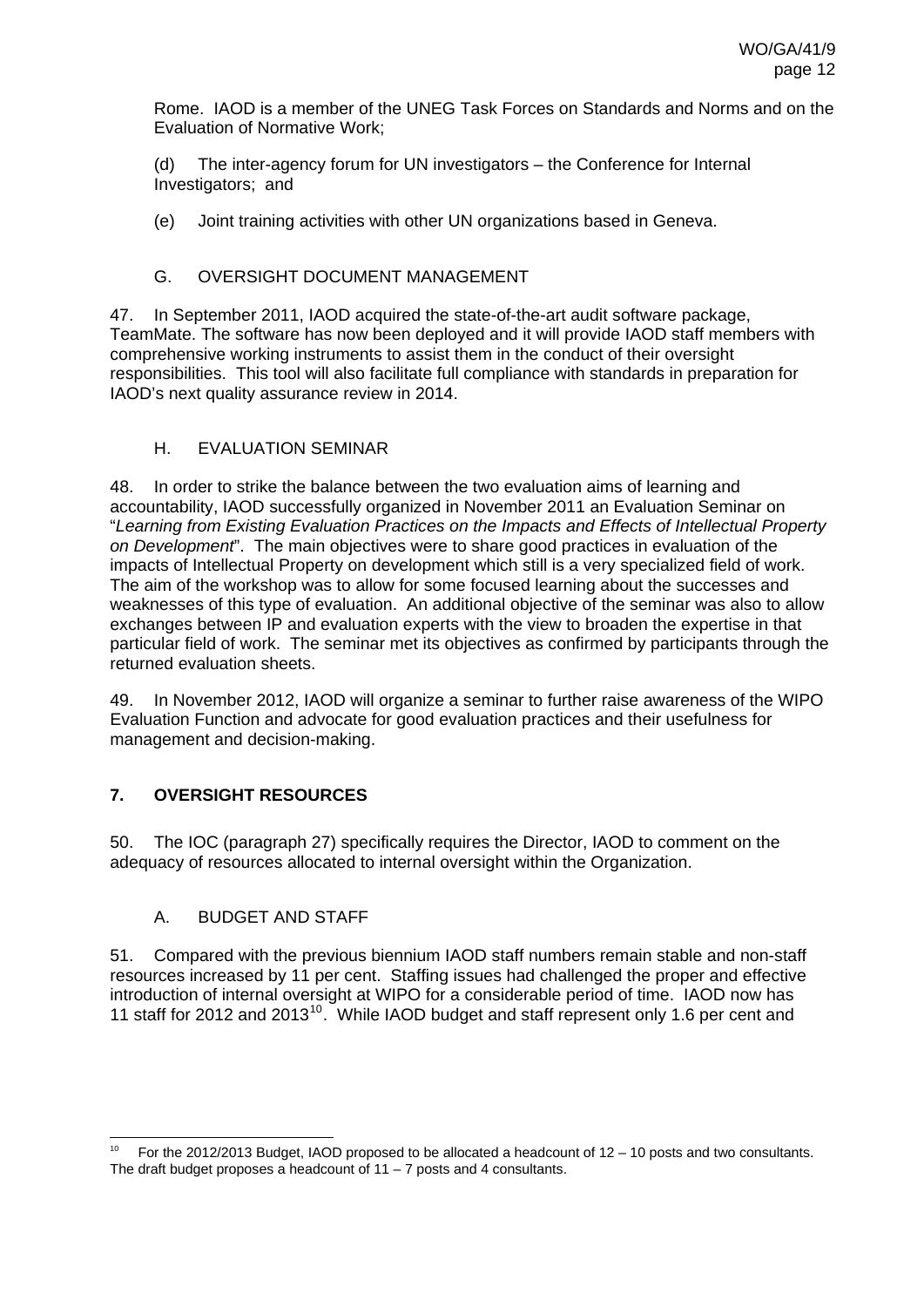0.9 per cent of WIPO budget and staff, this puts WIPO ostensibly in the average of other UN organizations<sup>[11](#page-16-1)</sup>. Reallocation of staff from one function to another can allow managing between different priorities.

52. The major concern should now be to move from a structure with short-term consultants serving on the workforce to a structure with a majority of fixed term posts. This will help move IAOD closer to UN norms for internal oversight activities. IAOD has not yet reached a level of sufficient staffing through creation of approved budget posts to ensure the effective and independent functioning of any of the internal oversight functions which would enable IAOD to successfully and fully carry out its mandate.

|                               | <b>Approved Budget</b>         |       | <b>Expenditure</b>     | <b>Expenditure and</b><br><b>Commitment</b> |       |                        | Balance as percentage of budget       |       |
|-------------------------------|--------------------------------|-------|------------------------|---------------------------------------------|-------|------------------------|---------------------------------------|-------|
| Personnel<br><b>Resources</b> | Non-<br>Personnel<br>Resources | Total | Personnel<br>Resources | Non-<br>Personnel<br><b>Resources</b>       | Total | Personnel<br>Resources | Non-<br>Personnel<br><b>Resources</b> | Total |
| 2,586                         | 778                            | 3,364 | 2,586                  | 746                                         | 3,332 | 0%                     | 4%                                    | 0.99% |

## **Table 4- 2010/11 IAOD Budget**[12](#page-16-2) **after transfers**

53. During the reporting period, use was made of contracted experts for various oversight activities. This was particularly valuable for work related to evaluations and investigations. It is planned to continue to engage experts and contractors in the next years in order for IAOD to be able to compensate somewhat for the lack of staffing resources and broaden the expertise in the fields of evaluation and investigation.

#### B. TRAINING

<span id="page-16-0"></span>54. Essential for the continued professional development, and in accordance with its training policy, IAOD ensures that each IAOD staff member possesses and improves knowledge, skills and other competencies needed to perform their individual responsibilities, with a view to continuously improving the quality of oversight work undertaken. IAOD staff members were trained during the reporting period on time management, DL 101<sup>[13](#page-16-3)</sup>, Performance Audit organized by ILO, Principles of Fraud Examination and Advanced Fraud Examination Techniques. New staff attended WIPO's induction training and language classes. IAOD supports continuous professional development and encourages its staff to obtain recognized professional qualifications (certified internal auditor (CIA), certified information system auditor (CISA), certified fraud examiner (CFE) etc.), in line with the strategy of the Division.

<span id="page-16-1"></span> $11$ 11 JIU reports refer (JIU/REP/2010/5-The Audit function in the United Nations System and JIU/REP/2011/7 The Investigation function in the United Nations System)

<span id="page-16-2"></span><sup>&</sup>lt;sup>12</sup> As at June 30, 2012 - In thousands of Swiss francs. Staff commitments are allocated annually.<br><sup>13</sup> On-line distance learning course provided by WIPO Academy on IP basics

<span id="page-16-3"></span>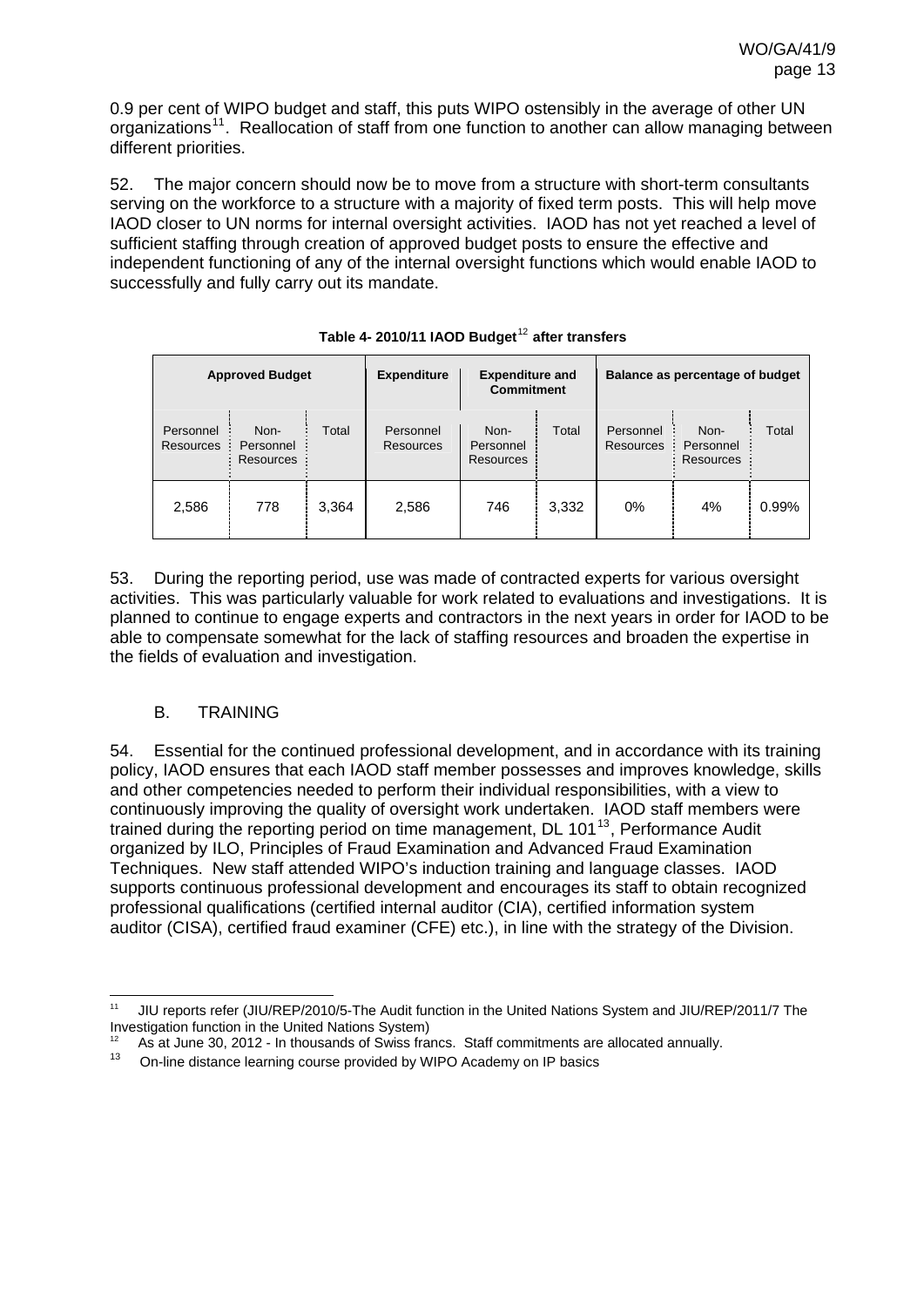55. Arrangements have been made for a teambuilding exercise in October 2012. With the assistance of the HRMD, this exercise should increase open communication and cooperation within the team, enhance sharing of information and tools and methods, build relationships within the group, develop greater understanding of self and others and develop understanding of the roles, expertise and responsibilities between team members.

[Annexes follow]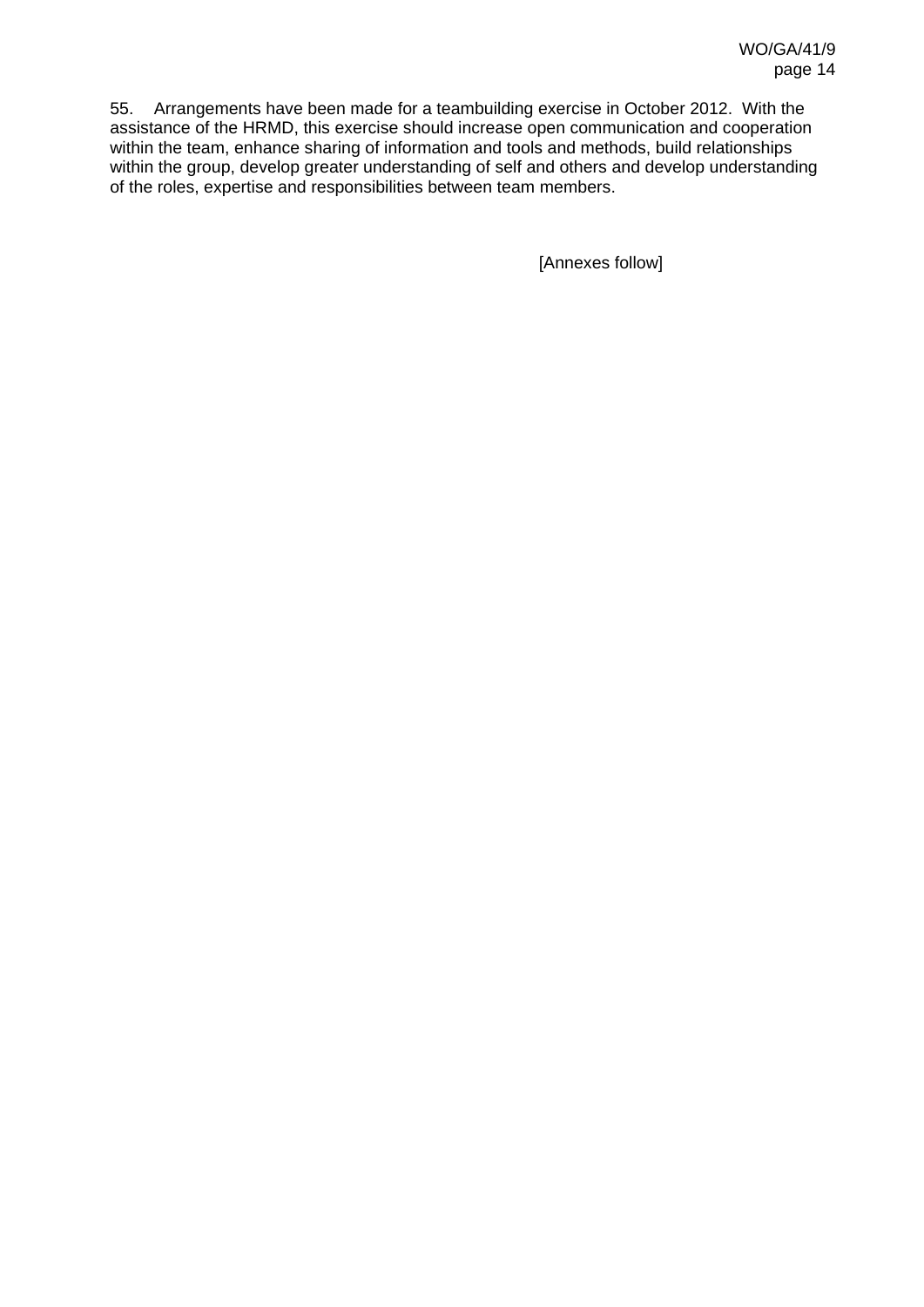#### **List of IAOD Reports July 1, 2011 to June 30, 2012**

|                          | Review of HR Management -                                                                               | IA/06/2011      |
|--------------------------|---------------------------------------------------------------------------------------------------------|-----------------|
| $\overline{\phantom{a}}$ | Review of Software Asset Management                                                                     | IA/07/2011      |
|                          | Verification of Implementation of Independent<br>Advisory Oversight Committee High Risk Recommendations | IA/08/2011      |
|                          | Verification of IAOD's Information Technology<br>and Security Related Audit Recommendations             | IA/09/2011      |
|                          | Pilot Country Portfolio Evaluation: WIPO Kenya                                                          | EVAL 2011-01    |
|                          | Technology and Innovation Support Centers (TISCs)                                                       | EVAL 2012-01    |
|                          | <b>Startup National Intellectual Property Academies</b>                                                 | EVAL 2012-02    |
| $\blacksquare$           | Validation of Programme Performance Report 2010-2011                                                    | IA/EVAL 2012-01 |
|                          | 18 investigation cases evaluated or formally opened.                                                    |                 |

[Annex II follows]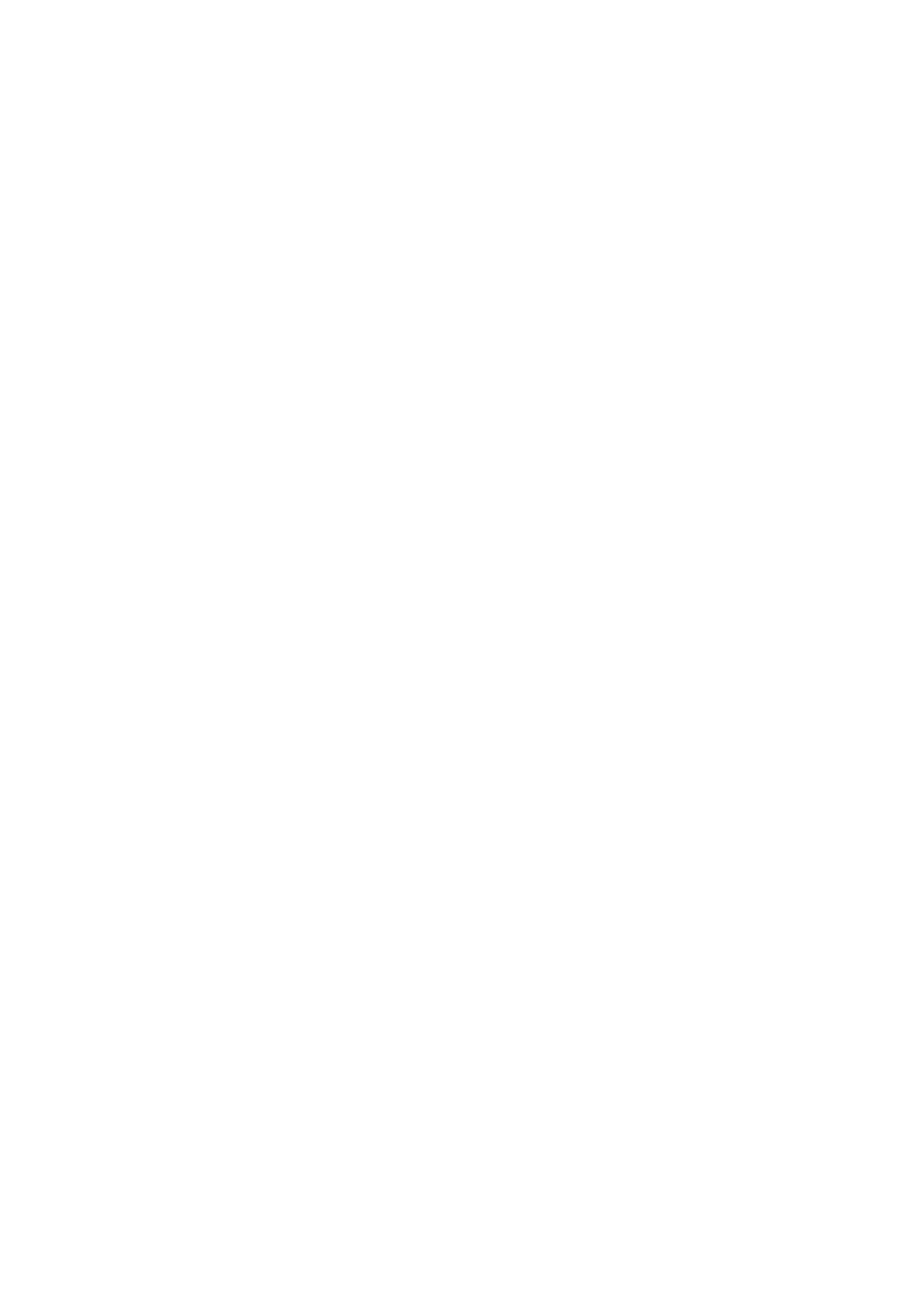#### **INVESTIGATION STATISTICS**

1. As at the end of the reporting period and from March 2008 (when the Investigation Section was established) to date, IAOD registered a total of 85 investigation complaints, with 70 of these cases now closed.



**Chart 4 – Investigation cases per year up to June 30, 2012**

2. The table below gives an indication of the type of complaints per year.

#### **Table 5 – Investigation type per year**

| <b>Complaint type</b>                                   | 2008 | 2009 | 2010 | 2011 | 2012 | <b>Grand Total</b> |
|---------------------------------------------------------|------|------|------|------|------|--------------------|
| <b>Asset loss</b>                                       | 0%   | 6%   | 0%   | 0%   | 0%   | 1%                 |
| <b>Confidential information Leak</b>                    | 0%   | 6%   | 0%   | 8%   | 25%  | 6%                 |
| <b>Defamation</b>                                       | 10%  | 19%  | 15%  | 15%  | 8%   | 13%                |
| <b>Fraud - Cell abuse</b>                               | 0%   | 0%   | 0%   | 8%   | 0%   | $1\%$              |
| Fraud - Change of date of birth                         | 0%   | 0%   | 0%   | 8%   | 0%   | $1\%$              |
| Fraud - Change of date of birth - change of nationality | 0%   | 0%   | 0%   | 0%   | 8%   | 1%                 |
| <b>Fraud - Education Grants</b>                         | 0%   | 6%   | 0%   | 0%   | 0%   | $1\%$              |
| <b>Fraud - Extortion</b>                                | 0%   | 0%   | 0%   | 23%  | 0%   | 4%                 |
| <b>Fraud - medical</b>                                  | 0%   | 0%   | 0%   | 8%   | 8%   | 2%                 |
| Fraud - medical & education grant                       | 0%   | 0%   | 8%   | 0%   | 0%   | $1\%$              |
| <b>Fraud - Travel</b>                                   | 0%   | 6%   | 0%   | 8%   | 8%   | 4%                 |
| <b>Harassment</b>                                       | 32%  | 0%   | 15%  | 0%   | 25%  | 18%                |
| <b>IT Content Irregularities</b>                        | 0%   | 0%   | 15%  | 0%   | 0%   | 2%                 |
| <b>IT Security Violations</b>                           | 29%  | 31%  | 8%   | 0%   | 0%   | 18%                |
| <b>Misc - Civil Debt</b>                                | 3%   | 0%   | 0%   | 0%   | 0%   | 1%                 |
| <b>Misc - Contract Fraud</b>                            | 3%   | 0%   | 0%   | 8%   | 0%   | 2%                 |
| Misc - money exchanges on WIPO premises                 | 3%   | 0%   | 0%   | 0%   | 0%   | 1%                 |
| <b>Misconduct - Having two jobs</b>                     | 0%   | 0%   | 0%   | 0%   | 8%   | $1\%$              |
| <b>Recruitment</b>                                      | 10%  | 13%  | 15%  | 15%  | 8%   | 12%                |
| <b>Violation of SRSR</b>                                | 6%   | 0%   | 8%   | 0%   | 0%   | 4%                 |
| <b>Fraud - Flexitime</b>                                | 3%   | 13%  | 15%  | 0%   | 0%   | 6%                 |
| <b>Grand Total</b>                                      | 100% | 100% | 100% | 100% | 100% | 100%               |

3. As can be seen below, the largest group to initiate investigations dealt with by IAOD is WIPO staff members. Most complaints from staff have not been substantiated. However, several complaints from whistleblowers have led to full investigations and recommendations to the Director General for consideration of disciplinary actions.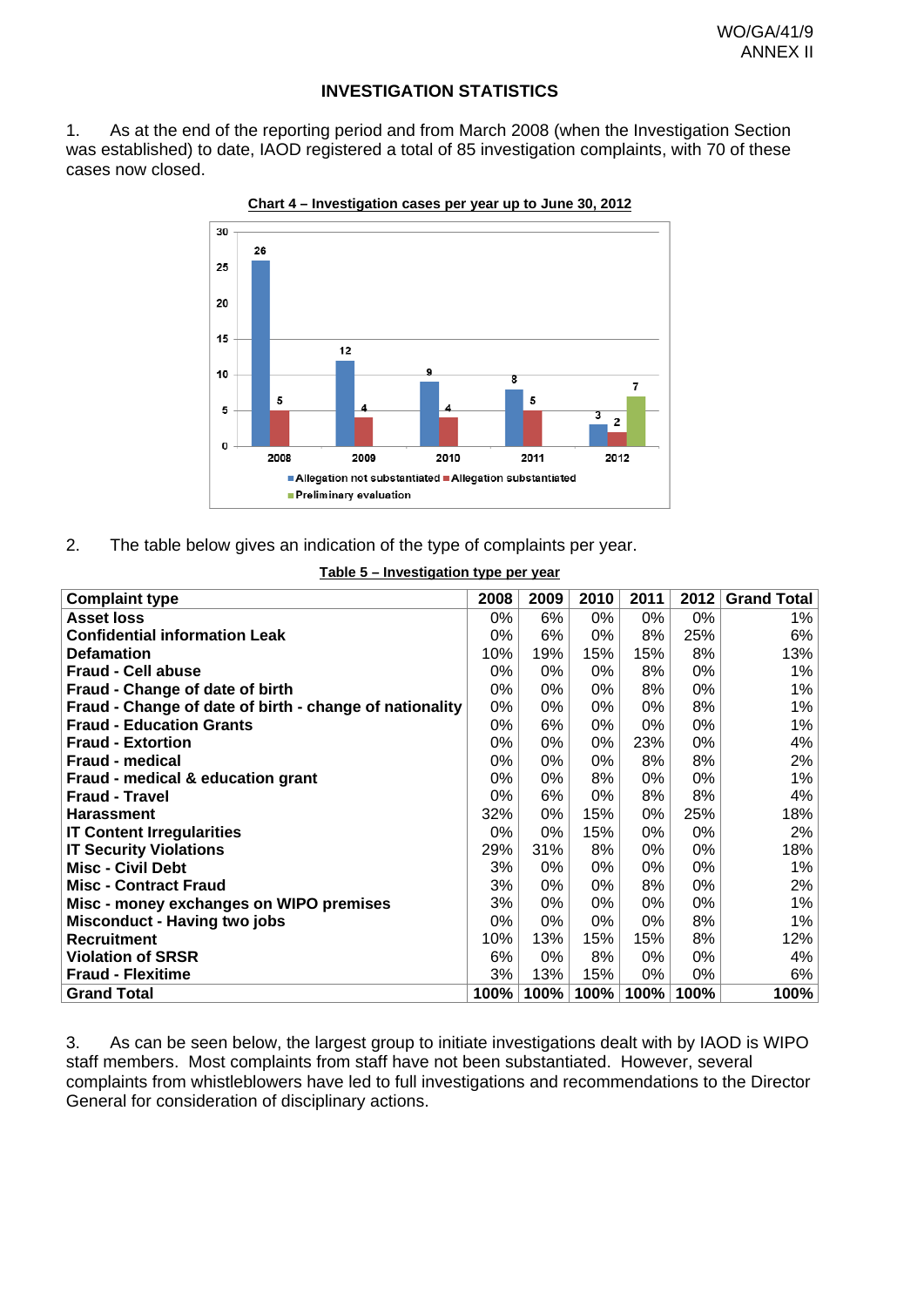

**Chart 4 – Source of complaints up to June 30, 2012**

4. In terms of the 70 cases which have been closed overall out of the 85 registered, the outcome of the closed cases can be seen in the table below:

| <b>Outcome</b>                                              | Count |
|-------------------------------------------------------------|-------|
| Administrative resolution                                   | 2     |
| Allegation not substantiated                                | 35    |
| Allegation substantiated                                    | 17    |
| Complaint falls outside IAOD mandate                        | 1     |
| Complaint withdrawn                                         | 2     |
| Non compliance with good practice but no misconduct         |       |
| Preliminary Evaluation determined no investigation required | 12    |
| Total                                                       | 7Λ    |

|  |  |  |  | Table 6 - Outcome of closed investigations |
|--|--|--|--|--------------------------------------------|
|--|--|--|--|--------------------------------------------|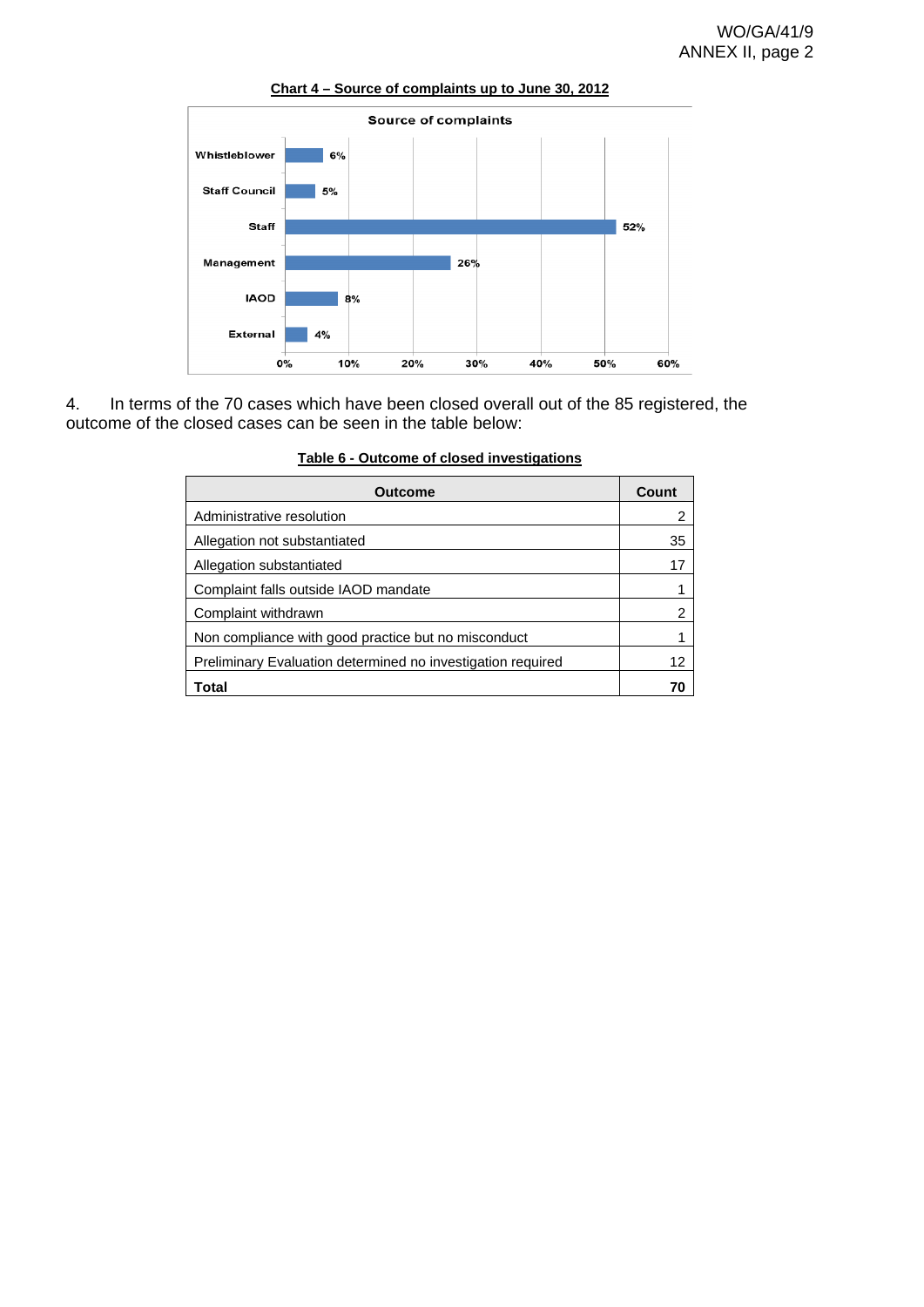

**Chart 6 Evolution throughout years of types of fraud**

[Annex III follows]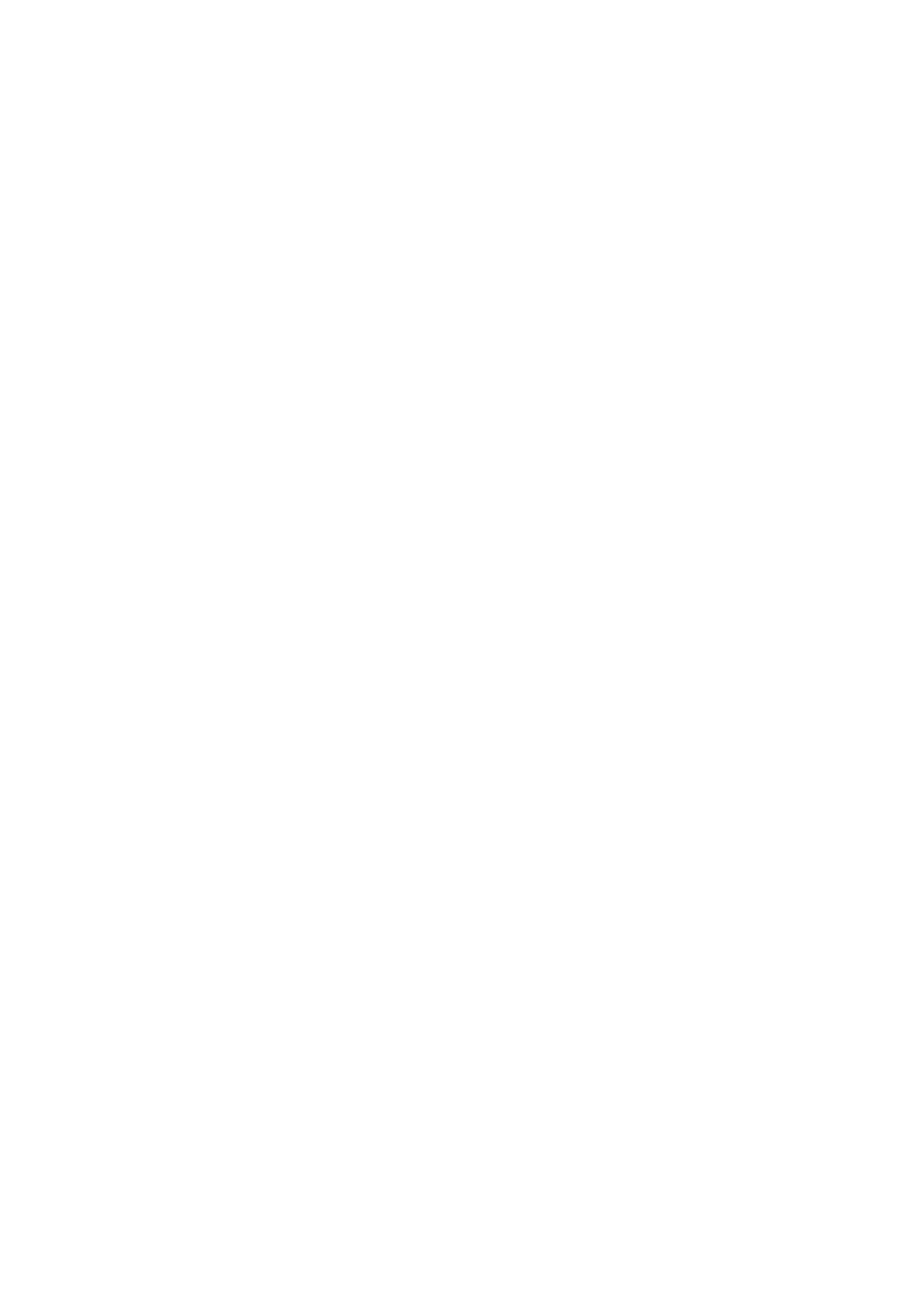### **LIST OF IAOD RECOMMENDATIONS CLOSED WITHOUT IMPLEMENTATION**

|     |                                                                    |                                                                                                                                                                                                                                                                                                                                                                 | <b>Residual Risk Appreciation</b>                                                                                                                                                                                                                                                                                                                                                                                                                                                                                                                                                                                                                                                                                                                                                                                                                                                                                                                                                                                                                                                                                                                                                                             |
|-----|--------------------------------------------------------------------|-----------------------------------------------------------------------------------------------------------------------------------------------------------------------------------------------------------------------------------------------------------------------------------------------------------------------------------------------------------------|---------------------------------------------------------------------------------------------------------------------------------------------------------------------------------------------------------------------------------------------------------------------------------------------------------------------------------------------------------------------------------------------------------------------------------------------------------------------------------------------------------------------------------------------------------------------------------------------------------------------------------------------------------------------------------------------------------------------------------------------------------------------------------------------------------------------------------------------------------------------------------------------------------------------------------------------------------------------------------------------------------------------------------------------------------------------------------------------------------------------------------------------------------------------------------------------------------------|
| No. | <b>Reference</b>                                                   | <b>Recommendation Description</b>                                                                                                                                                                                                                                                                                                                               | (Secretariat)                                                                                                                                                                                                                                                                                                                                                                                                                                                                                                                                                                                                                                                                                                                                                                                                                                                                                                                                                                                                                                                                                                                                                                                                 |
|     |                                                                    |                                                                                                                                                                                                                                                                                                                                                                 |                                                                                                                                                                                                                                                                                                                                                                                                                                                                                                                                                                                                                                                                                                                                                                                                                                                                                                                                                                                                                                                                                                                                                                                                               |
| 1.  | 11355BE_O<br>MPI_audit<br>final 2010<br>(External<br>Audit report) | I recommend WIPO to find a permanent<br>solution for PCT pricing in three or four<br>currencies (CHF, EUR, USD, and JPY for<br>example). I am convinced that such a<br>solution will simplify the administrative<br>workload of the PCT finance service and will<br>reduce exchange rate risks. (High risk)                                                     | This recommendation will not be<br>implemented; the external auditors have<br>been informed and agree with this. It is<br>acknowledged that foreign currency<br>exchange rates represent an area of risk<br>with regard to PCT revenue. The<br>majority of payments received currently<br>are made in the four principal currencies<br>mentioned in the recommendation<br>(CHF, EUR, JPY and USD) and so<br>further concentration on these<br>currencies will not reduce the risk to any<br>significant degree. In addition,<br>provisions already exist within the PCT<br>Treaty which are designated to mitigate<br>the exchange risks associated with<br>tariffs and the currencies in which they<br>are expressed. It is very important to<br>note that a key advantage of the PCT<br>system for users is that of being able to<br>pay in their local currency and this is the<br>principal argument for retaining all<br>currencies. This recommendation is not,<br>therefore, appropriate in terms of a<br>system which aims to be readily<br>accessible to all. However, the situation<br>will continue to be monitored to see if<br>there are ways of mitigating the<br>remaining exchange rate risk. |
| 2.  | IA/01/2008                                                         | It is vital that the role of information security<br>carries the necessary authority within IT and<br>WIPO. The decision to maintain the grade of<br>the role of Head of Information Security as a<br>P4 does not reflect this need. (High risk)                                                                                                                | Item 2 concerns the grade of the head of<br>information security section. It is felt<br>that the function has sufficient authority<br>within IT as it reports to the CIO directly<br>(taking this function outside IT will only<br>reduce its authority within $IT -$ see item<br>4) and it also has sufficient authority at<br>the organizational level as such<br>authority is embedded into the ICT<br>Board based on its Terms of Reference.                                                                                                                                                                                                                                                                                                                                                                                                                                                                                                                                                                                                                                                                                                                                                              |
| 3.  | IA/04/2009                                                         | WIPO Management should ensure that the<br>impact of exchange rates over PCT income is<br>analyzed and necessary corrective actions<br>for any unexpected revenue variances which<br>could have adverse impact on the biennium<br>budget are taken on time to ensure smooth<br>cash flow and enable more precise and<br>accurate budget preparation. (High risk) | Until now, PCT/IB has borne the impact<br>arising from exchange rate fluctuations<br>between pairs of currencies, mainly<br>USD against EUR.<br>The exchange rate applied by the bank<br>of the International Searching Authority<br>(ISA) receiving the search fee from a<br>national Receiving Office in a currency<br>other than the one prescribed, lies<br>outside the control of PCT/IB and<br>Finance. Various ways of hedging the<br>inherent currency risk in Rule 16.1(e)                                                                                                                                                                                                                                                                                                                                                                                                                                                                                                                                                                                                                                                                                                                           |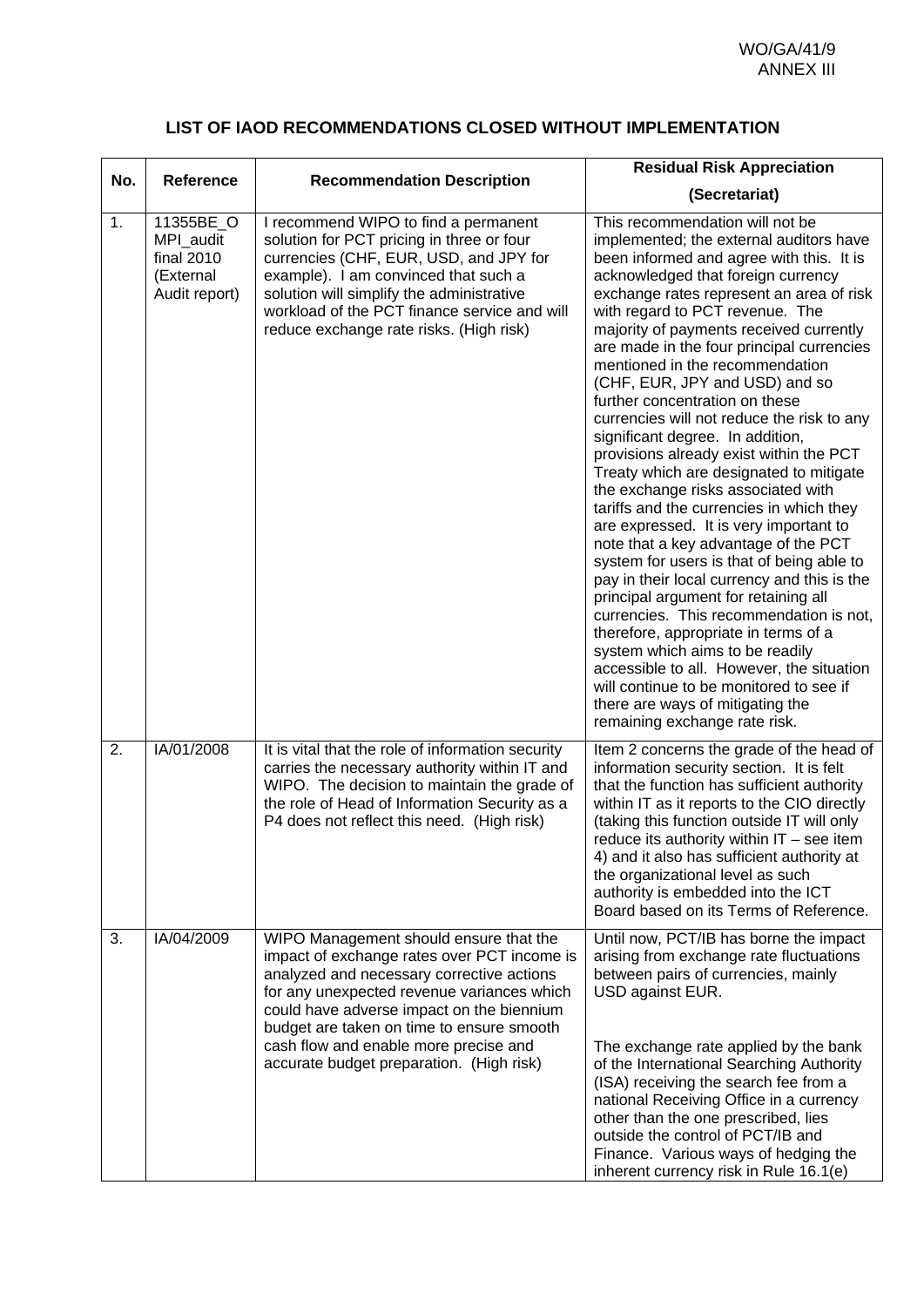| No. | Reference | <b>Recommendation Description</b> | <b>Residual Risk Appreciation</b>                                                                                                                                                                                                                                                                                                                                                                                                                                                                                                                                                                                                                                                                                                                                                                                                                                                                                                                                                                                                                                                                                                                                                                                                                                                                                       |
|-----|-----------|-----------------------------------|-------------------------------------------------------------------------------------------------------------------------------------------------------------------------------------------------------------------------------------------------------------------------------------------------------------------------------------------------------------------------------------------------------------------------------------------------------------------------------------------------------------------------------------------------------------------------------------------------------------------------------------------------------------------------------------------------------------------------------------------------------------------------------------------------------------------------------------------------------------------------------------------------------------------------------------------------------------------------------------------------------------------------------------------------------------------------------------------------------------------------------------------------------------------------------------------------------------------------------------------------------------------------------------------------------------------------|
|     |           |                                   | (Secretariat)                                                                                                                                                                                                                                                                                                                                                                                                                                                                                                                                                                                                                                                                                                                                                                                                                                                                                                                                                                                                                                                                                                                                                                                                                                                                                                           |
|     |           |                                   | have been explored with WIPO's banks<br>but no satisfactory hedge has been<br>found. As it is impossible to quantify the<br>number of search fees and their timing,<br>it is consequently not possible to gauge<br>the size or timing of the underlying risk.<br>The only hedging choice available would<br>therefore be to put a hedging instrument<br>in place (such as an option) which has<br>no link to the risk which WIPO is<br>endeavoring to mitigate. This is not<br>advisable as it could increase WIPO's<br>risk still further depending on the<br>movement of exchange rates. Given the<br>considerable impact of Rule 16.1 upon<br>the International Bureau (IB), Finance<br>will propose to the relevant authority<br>adding a new clause to the rule which<br>would give the IB full control over the<br>cash management of the search fee<br>funds upon notification by the ISA<br>concerned. This would allow the IB to<br>decide when to convert, at what rate and<br>how much.                                                                                                                                                                                                                                                                                                                      |
|     |           |                                   | The IB would no longer be subject to the<br>impact of conversions being made by<br>the most important ISA organizations<br>which have little incentive to watch<br>exchange rate movements and time<br>their conversions accordingly. Finance<br>will also analyze whether IPSAS are or<br>not compliant with such in-house<br>regulations in order to harmonize IB's<br>practice, mainly for forecast/projection<br>purpose. An analysis carried out by<br>WIPO's Finance Services and the PCT<br>Sector in December 2010 revealed that<br>there are only a few International<br>Searching Authorities in respect of<br>which the procedure under Rule 16.1(e)<br>may be applicable. Of these, only a<br>small number have requested<br>reimbursement under Rule 16.1(e) of<br>losses incurred due to substantive<br>exchange rate fluctuations between the<br>currency in which the search fee has<br>been paid to the Receiving Office and<br>the currency in which the International<br>Searching Authority has fixed that fee.<br>Rather than proposing an amendment to<br>the PCT Regulations which would affect<br>the payment of all search fees and thus<br>would affect all Receiving Offices and<br>ISAs irrespective of whether the<br>Rule 16.1(e) procedure may be<br>applicable to them or not, it would |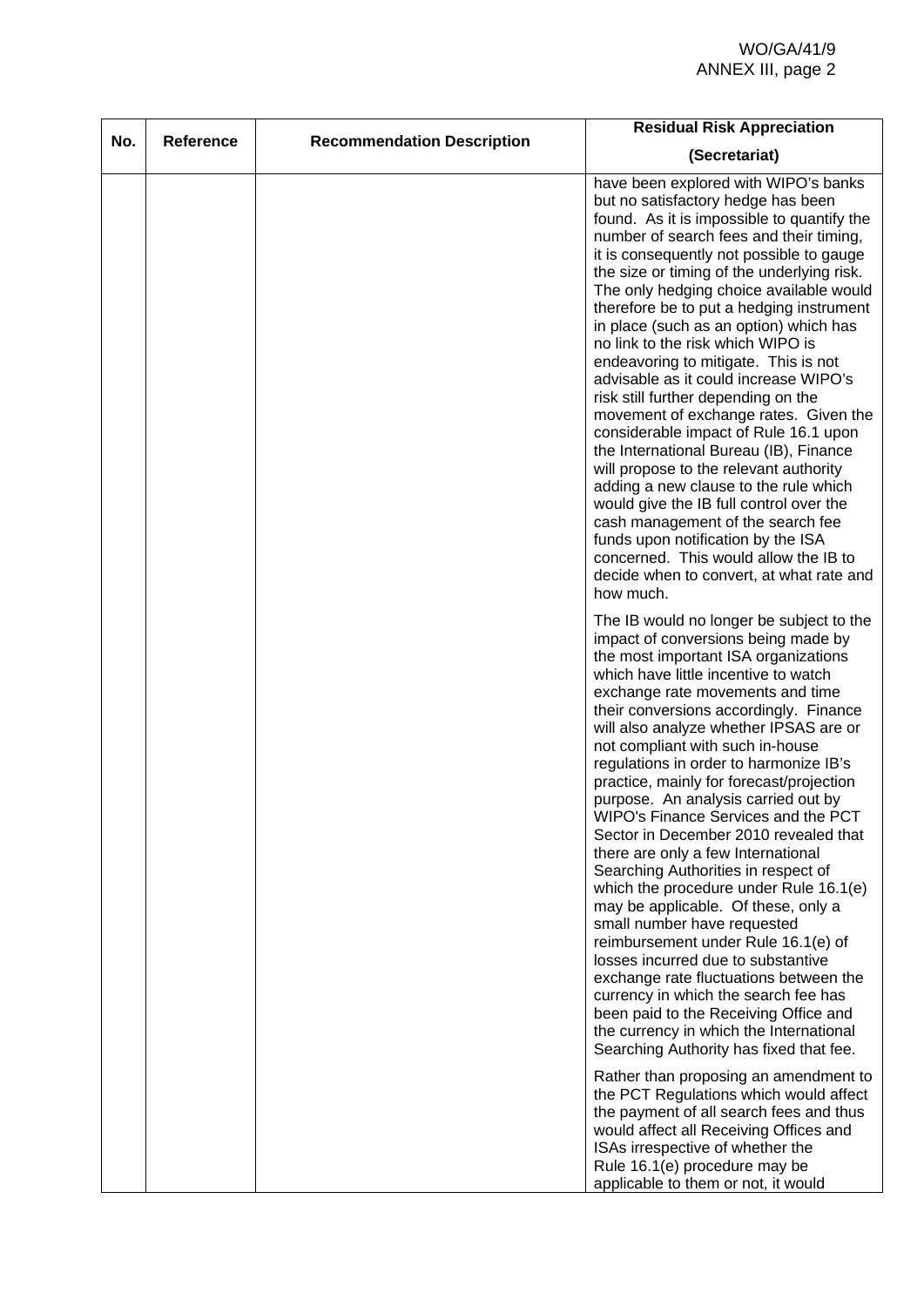| No. | Reference  | <b>Recommendation Description</b>                                                                                                                                                                                                  | <b>Residual Risk Appreciation</b>                                                                                                                                                                                                                                                                                                                                                                                                                                                                                                                                                                                                                                                                                                                                                                                                                                                                                                                                                                                                                                                                                                                       |
|-----|------------|------------------------------------------------------------------------------------------------------------------------------------------------------------------------------------------------------------------------------------|---------------------------------------------------------------------------------------------------------------------------------------------------------------------------------------------------------------------------------------------------------------------------------------------------------------------------------------------------------------------------------------------------------------------------------------------------------------------------------------------------------------------------------------------------------------------------------------------------------------------------------------------------------------------------------------------------------------------------------------------------------------------------------------------------------------------------------------------------------------------------------------------------------------------------------------------------------------------------------------------------------------------------------------------------------------------------------------------------------------------------------------------------------|
|     |            |                                                                                                                                                                                                                                    | (Secretariat)                                                                                                                                                                                                                                                                                                                                                                                                                                                                                                                                                                                                                                                                                                                                                                                                                                                                                                                                                                                                                                                                                                                                           |
|     |            |                                                                                                                                                                                                                                    | appear preferable to find informal<br>arrangements with only those ISAs and<br>Receiving Offices actually concerned by<br>the Rule 16.1(e) procedure with a view<br>to ensure that, with the active<br>involvement of the IB, the currency<br>exchange process is better managed.<br>By the end of 2011, the USPTO, as one<br>of the main Receiving Offices, and the<br>European Patent Office (EPO), as one<br>of the main ISAs, had been informally<br>approached by the IB in order to discuss<br>the effect of Rule 16.1(e) and to propose<br>a new channel for monthly transfers of<br>ISA fees from USPTO to EPO by<br>transiting through IB. This gives to IB<br>full responsibility for managing more<br>closely the exchange rate impact via<br>negotiation with the banks and by using<br>existing funds in Euros in IB's books,<br>thus minimizing the exchange rate<br>exposure for that currency. This project<br>pilot should start mid 2012 by common<br>agreement, based on a simple<br>exchange of letters between the three<br>entities, without any modification of<br>Rule 16.1(e). The project will be<br>reviewed after one year. |
| 4.  | IA/09/2011 | The Information Security Section should, as<br>is current recognized good practice, not<br>report to the Chief Information Officer. (High<br>risk)                                                                                 | Item 4 concerns the reporting line of the<br>information security. It was decided that<br>the current arrangement is adequate,<br>based on the independent advice from<br>Gartner which showed that in the large<br>majority of organizations (56 % + 7 %)<br>this function reports to the CIO or middle<br>level IT manager and that there is no<br>clear trend on where this function should<br>report to outside IT.                                                                                                                                                                                                                                                                                                                                                                                                                                                                                                                                                                                                                                                                                                                                 |
| 5.  | IA/01/2009 | WIPO Management should follow the set<br>procedures and pay staff members 80 % of<br>full economic fare if the lump sum is applied.<br>(Moderate risk)                                                                             | Due consideration has been given to<br>this recommendation, but<br>WIPO management has elected to<br>maintain the home leave lump sum as is<br>for the time being. Considering that this<br>has been the practice for many years in<br>WIPO, this does not constitute a<br>financial risk since it is integrated in the<br>WIPO budget provisions.                                                                                                                                                                                                                                                                                                                                                                                                                                                                                                                                                                                                                                                                                                                                                                                                      |
| 6.  | IA/06/2010 | The Finance Services Section should ensure<br>that any payment instruction corrections are<br>always effected from within the<br>PeopleSoft/AIMS system, and not while<br>temporarily stored on WIPO's network.<br>(Moderate risk) | Finance volunteered the information that<br>such corrections have been made in the<br>past but that these instances were very<br>rare (two cases during the past four<br>years). On both occasions the<br>corrections were made in order to avert<br>operational risk and were performed in<br>the presence of a Finance staff-member.                                                                                                                                                                                                                                                                                                                                                                                                                                                                                                                                                                                                                                                                                                                                                                                                                  |